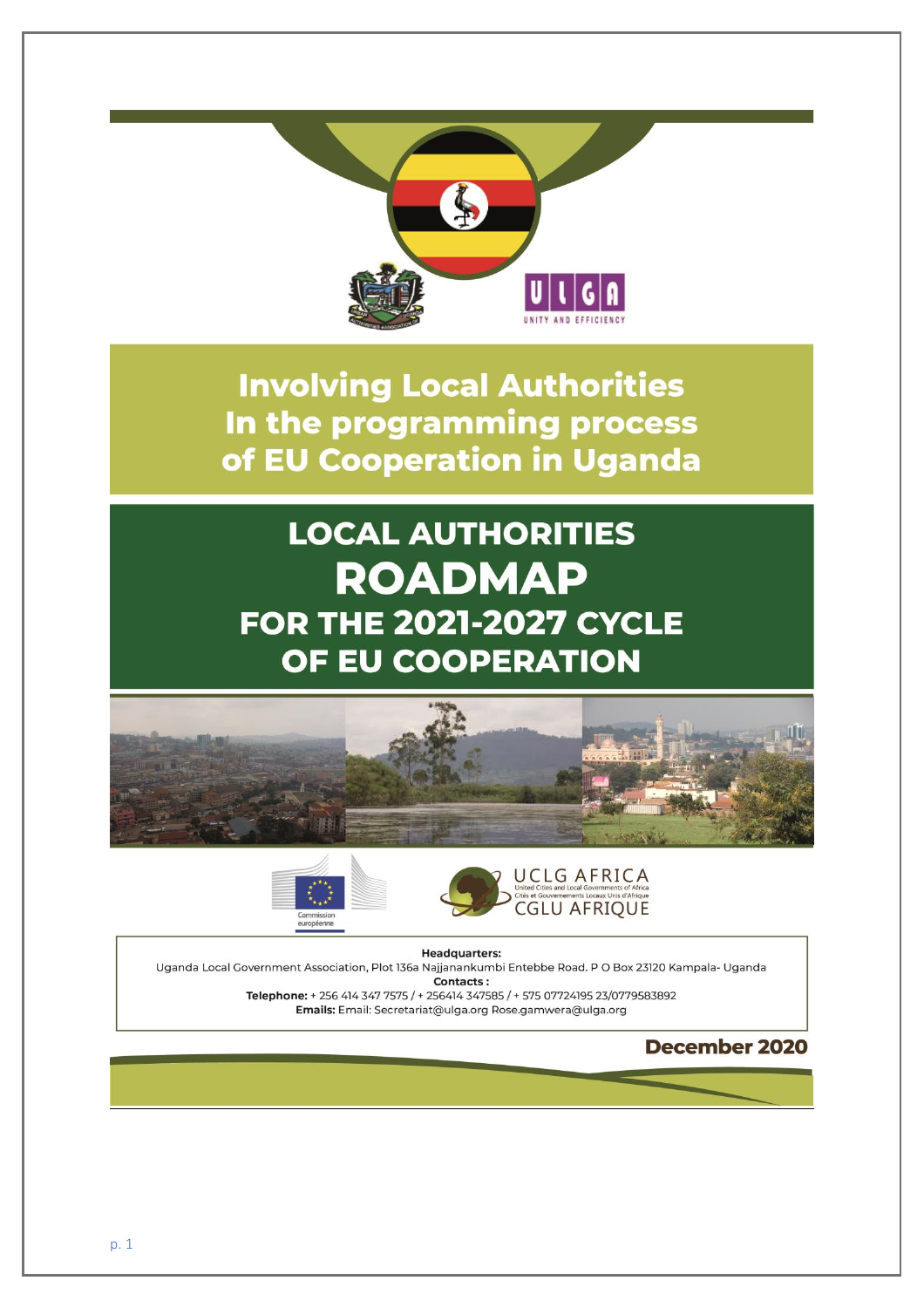#### **CONTENTS**

- 1) List of abbreviations and acronyms
- 2) Executive Summary
- 3) Titles and subtitles
- 4) Annexures

#### **List of abbreviations and acronyms**

A brief explanation of some key terms and abbreviations that appear in the text.

- CAO Chief Administrative Officer
- CG Central Government
- CSO(s) Civil Society Organisation(s)
- DPSF Decentralization Policy Strategic Framework
- DSC District Service Commissions
- ENR Natural Resources Management
- EU European Union
- FDS Fiscal Decentralization Strategy
- FY Financial Year
- HLG Higher Local Government
- HRM Human Resource Management
- IGFT Intergovernmental Fiscal Transfers
- JARD Joint Annual Review of Decentralization –
- LA(s) Local Authority(ies)
- LC Local Councils
- LED Local Economic Development
- LG(s) Local Government(s)
- LGFC Local Government Finance Commission
- LGSIP Local Government Sector Investment Plan
- LLG Lower Local Government
- LST Local Service Tax
- MDA Ministries, Departments and Agencies
- NALA National Association of Local Authorities
- NDICI Neighborhood Development and International Cooperation Instrument
- NDP National Development Plan
- NIP National Indicative Program
- OPM Office of the Prime Minister
- PFMA Public Finance Management Act
- RGC Rural Growth Centers
- SDG Sustainable Development Goals
- TALD Territorial Approach to Local Development
- UAAU Urban Authorities Associations of Urban
- UCLG-Africa, United Cities and Local Governments of Africa
- ULGA Uganda Local Governments Association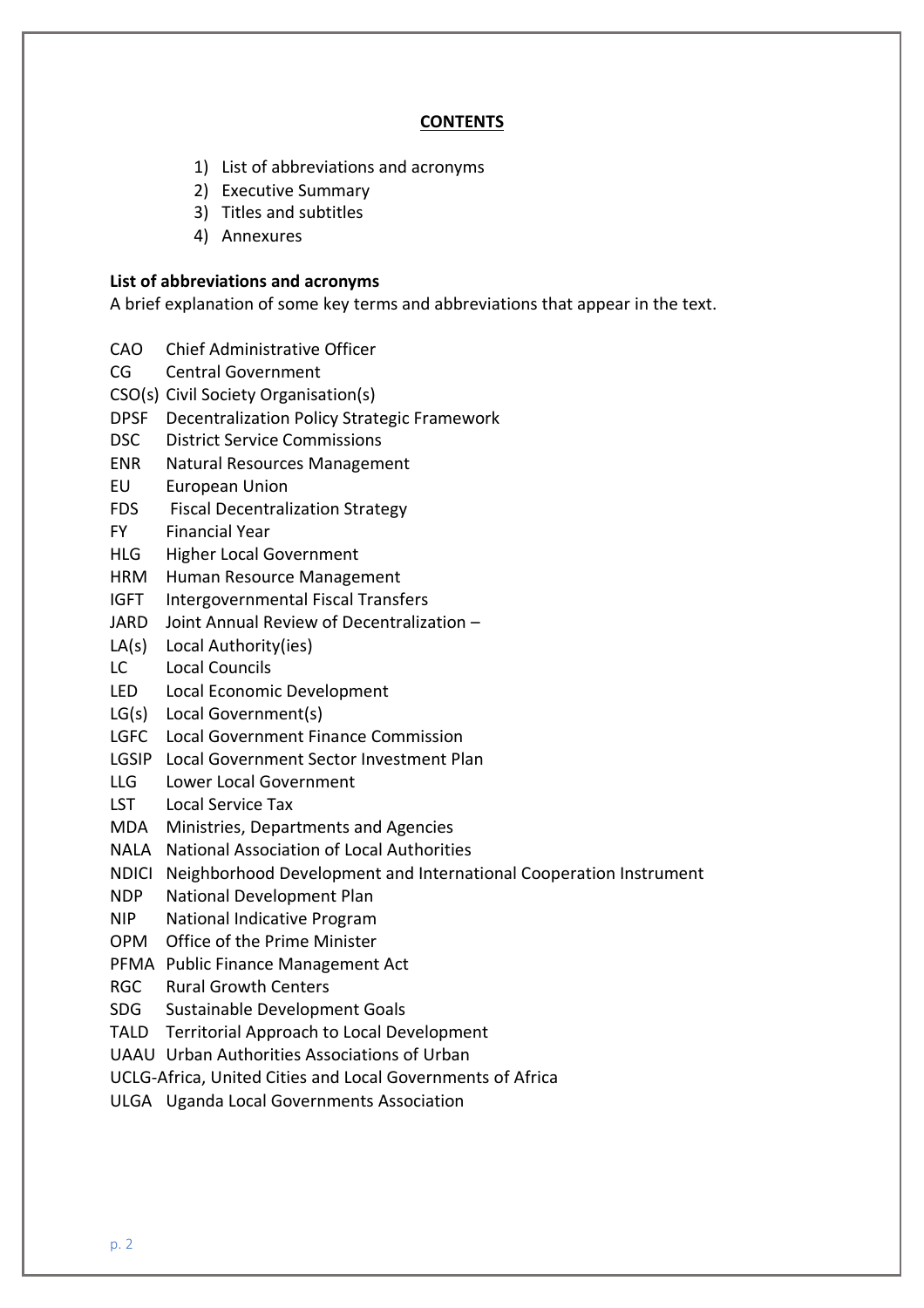#### **EXECUTIVE SUMMARY:**

The involvement of Local Authorities (LAs) in development and cooperation policy and arrangements is not only desirable, but also necessary and even crucial. One of the key benefits of a strong involvement of LAs is that it can bring first-hand data and locally-grounded knowledge that can allow decision-makers at national level to define development and cooperation policies that take into account local contexts, in a more accurate manner. It also enhances the participation of key non-state holders at the local level, such as the local civil society, whose contribution can be sought through participatory multi-stakeholder's consultations organized at the local levels. Such multi-stakeholder engagement is important in the definition of local policies and exploration of multiple and innovative ways that better inform the policy formulation process. Besides the benefits associated with local participation in information and data collection, the involvement of LAs is likely to strengthen solidarity between the local and national levels in implementing development and cooperation policy. On the other hand, it is assumed that effective involvement would facilitate better appreciation and consideration of local priorities in the development process.

Against that background, a study was commissioned to analyse the level of involvement of local authorities in Uganda in the national development and cooperation framework. This is part of a process intended support the LAs along the path of strengthening their interaction with national government. Such synergy will, among others, be crucial in facilitating their participation in the EU programming process. In that light an analytical study was conducted and its report findings are part this roadmap, which is intended to guide the LAs in their interaction with their national government and European Union Delegation.

The analytical study of the Political Economy of Uganda is aimed at examining the feasibility of the new EU political agenda based on Local Authorities in the country and providing strategic answers to the 3 questions in the ToRs that feeds into the **Integration of Local Authorities in the European Cooperation Programming Process 2021-2027.** The analysis also looked at the national situation for national development policy and the global situation in relation to SDGs.

#### **The three questions on which are report was built are:**

To what extent has there been an evolution at central government level in terms of moving towards a "territorialization" of core national plans and (sectoral ) public policies? Reason for central government doing it, how solid is this national commitment to integrate the spatial dimension and recognize that territories have different needs? Whether this has been translated into clear plans, policies and implementation processes? The existing national funding mechanisms foreseen to ensure effective territorialization of core public policies?

To what extent does central government consider LAs as a "development actor" in its own right and an essential partner to be associated in these territorialized public policies (including for the SDGs or the Nationally Determined Contributions for the Paris Agreement)? Or are subnational authorities merely seen as subordinated "implementing agencies" of centrally conceived and steered national policies?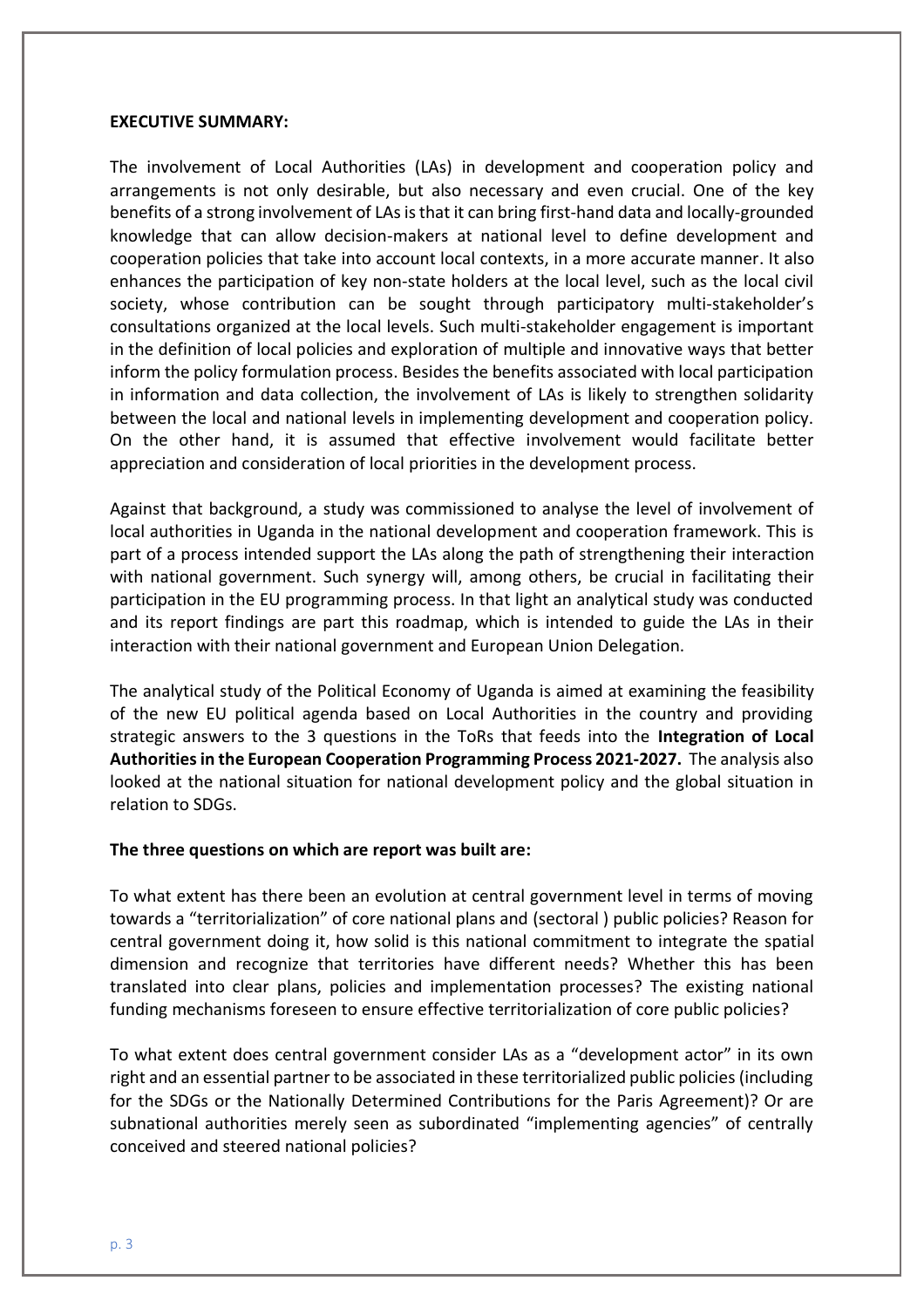To what extent does central government recognize the added value of territorial approaches to local development spearheaded by the LAs on the basis of their "general mandate"? Do they acknowledge that LAS have not only a role in helping to implement national (territorialized) policies but that they should also act as a catalyst of bottom-up processes of territorial development by developing partnerships with all relevant local actors (private sector, civil society, etc.)? the

The study assessed i) the opportunities and constraints created by the decentralisation reforms; established whether it is a development-friendly national decentralization policy, and one of the building blocks of a national strategy for territorial development, whether it provides a necessary foundation for it. The added value of the assessment was to identify the opportunities and/or constraints created by the decentralization system for the empowerment of local authorities as developmental actors in their own right. (ii) The extent to which national development policy supports place-based, territorial development and the role of local authorities in promoting it.

The study went beyond a diagnostic of the prospects of territorial development, assessing the opportunities created (or not) by decentralization reforms. By definition, if 'territorial development' is understood as the difference that empowered sub-national authorities can make, decentralization may generate it only if the central government is also committed to 'place-based' (as opposed to 'spatially blind') policy making. To that end the analysis looked not only at the country's decentralization policy, but also at a) whether and how it interacts with the national urban, rural and regional development policies and b) the role these national (urban, rural and regional) policies give to sub-national authorities in their design and implementation. The document has three parts as below: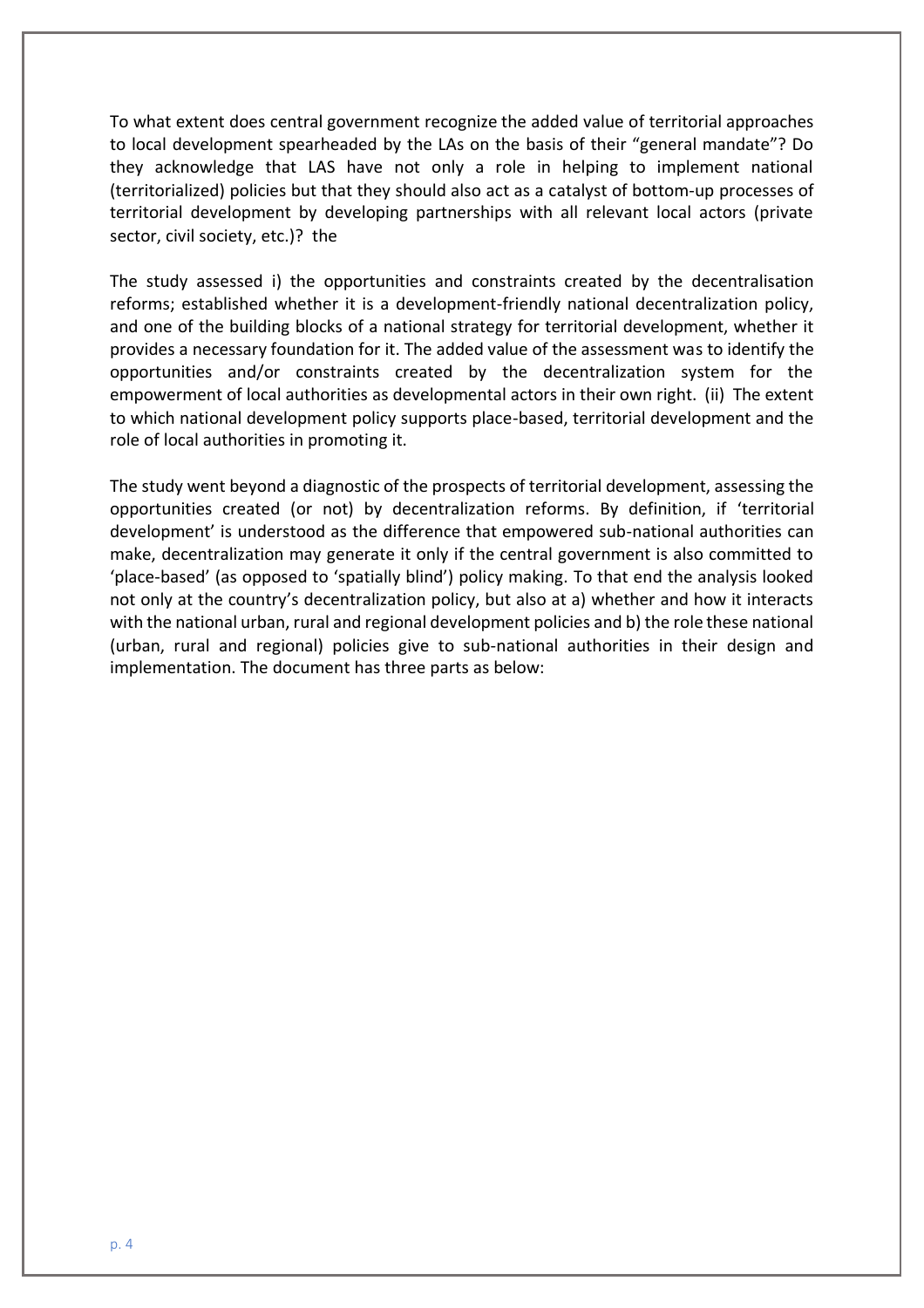# **PART I**

#### **INTRODUCTION**

# **1.0 Why improve LAs involvement in development and cooperation policy? Rationale of the Road map.**

Considering their mandate and proximity to local communities, whenever they exist, LAs are crucially important components of the public service delivery institutional frameworks. It is, therefore, important for them to be effectively involved in the national development processes right from the planning, implementation, review and reporting stages. Since national development process often involve the participation of various actors, its success is inevitably founded on the cooperation among the stakeholders. Usually, such cooperation is not only among between state and non-state actors within a country but also transcends across borders. In many African countries, however, development and cooperation policy is often championed by the central government with limited involvement of the LAs. In most cases the LAs are involved at the implementation phase, whose specifics are at times decided by the central government.

It is in that light that many proponents are increasingly arguing for more LA involvement in the national development and cooperation policy. Indeed, other development partners have gone ahead to restructure their development assistance framework, with a view of making them conducive and more responsive to greater involvement of LAs in the development process.

For example, the European Commission concluded a new financing instrument, the Neighborhood Development and International Cooperation Instrument (NDICI) that will guide its next programming of the next 6 years (2021 to 2027). The EU programming exercise is meant to identify strategic and priority areas and sectors for interventions to be financed by the EU cooperation following a political dialogue to be launched with the central governments, the local authorities and other development actors of (civil society, private sector, etc.).

In the framework of the geographical focus of future EU cooperation, EU delegations in partner countries will have the main role and responsibility to discuss with the actors of the partner countries on the priorities and program to be included in the 2021-2027 EU cooperation. It is at the programming phase that stakeholders of the partner countries are consulted, and that a dialogue is established with the EU delegation to define the specific priorities and programs of the EU cooperation aligned with the political objectives identified during the pre-programming phase for Uganda.

The integration of sub national/regional governments represent a key innovative feature of the programming process, which until now has been mostly focused on the dialogue with national governments, local authorities being considered so far as non-state actors. The EC 2013 Communication on "Empowering local authorities in partner countries for enhanced governance and more effective development outcomes", recognizes from then on local and sub national governments (local authorities) as state actor in their own rights and capacity,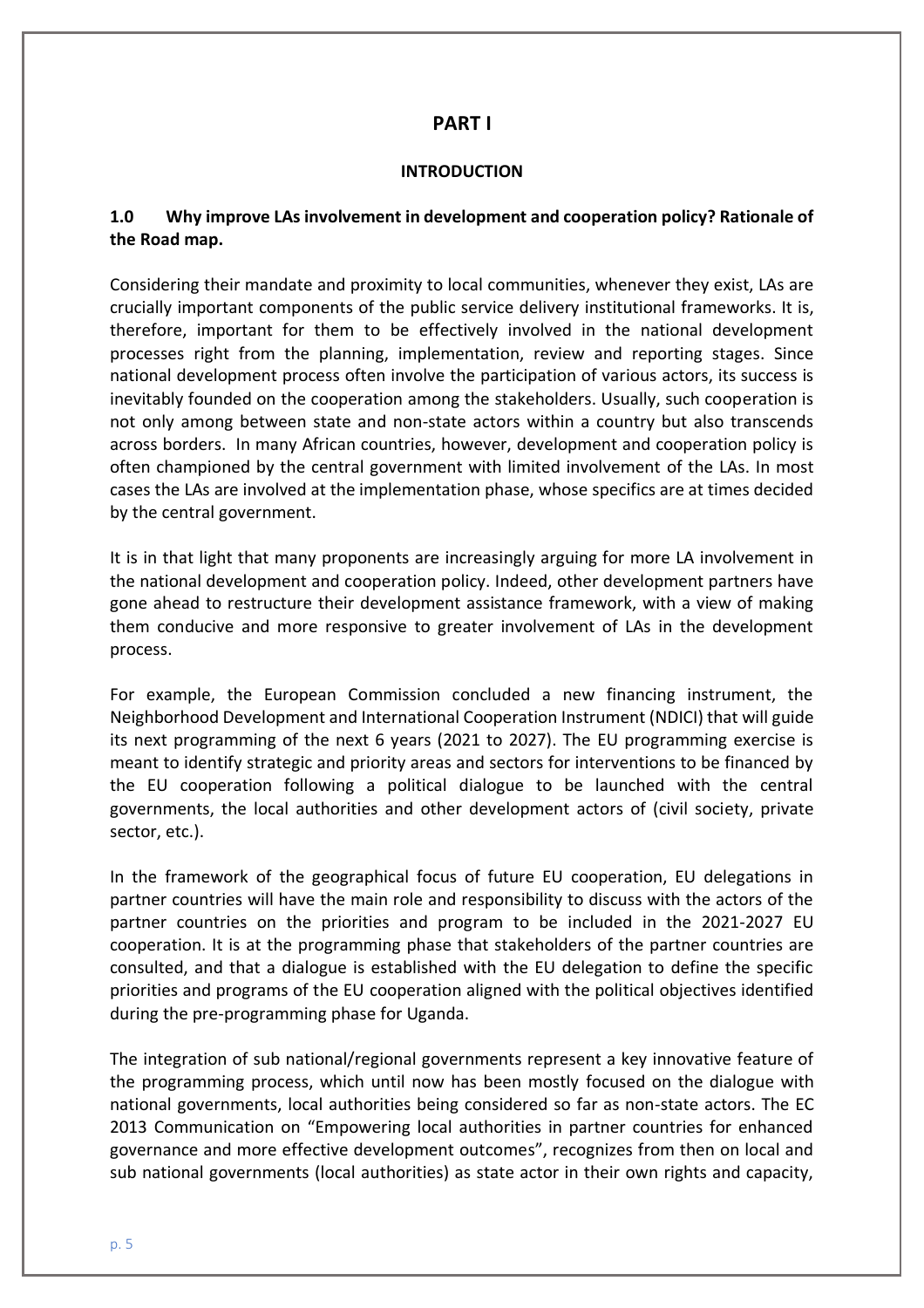working as proximity public authorities besides the central government according to the principle of subsidiarity based on the key dynamics and interaction between the two levels of public governance.

It is therefore imperative for Local authorities, through their national association, to be integral of the programming process alongside the representatives of the national government, in the dialogue with the EU delegations.

Involvement of the LAs in the EU will, however, require not only an agreement on their crucial priorities but also the approach to the negotiation that will ensue, first with the national government and eventually with the EU. It will be important for the priorities to underlie a clear and credible development agenda that supersedes a mere statement of financial requirements. The purpose of this roadmap is to, therefore present, a working framework against which ULGA / UAAU members will collectively and consistently chart and defend the proposed actions to be considered by the EU programming process.

By putting across their priorities in the national development agenda, LAs will seek for the support and endorsement of the central governments, for purposes of engaging it in a mutually beneficial partnership. This will be important in reinforcing the fact that the intention of the LAs is not to present themselves as competitive but rather a complementary level of government in the development process.

#### **1.1. Main conclusions resulting from the Compendium**

The majority of references cited by the compendium are locally developed documents intended to guide the national development goals through various processes and undertakings of central government and other stakeholders. They assign some of the powers and responsibilities to local governments and also define relations and roles of other partners in local development and service delivery. The overarching references cited by the compendium include the Constitution of the Republic of Uganda, the Nation Vision 2040, National Development Plan I & 2 and the decentralization policy. The cited laws include the Local Governments Act, National Planning Authority Act, Public Finance Management Act and other laws that relate to the national planning and decentralization policy frameworks. Also cited are various sector policies and international development cooperation frameworks including the current EU National Indicative Program (PIN) for Uganda and its review reports. The reference documents also include what the EU delegation developed with the Association during the pre-programming exercise.

The Acts of parliament that relates to the Local Governments Act include but not limited to: The Local Authorities Loans Fund Act, Cap 239, The Land Act, Cap 277; The Preservation of Amenities Act, Cap 244; The National Audit Act, 2008; The Education (Pre-Primary, primary and post primary) Act 2008; The Public Health Act, Cap ; The Market Act, Cap 94; The Provident Fund (Local Governments) Act, Cap 287; The Municipalities and Public Authorities Provident Fund Act, cap 285; The Public Procurement and Disposal of Public Assets Act, 2003;The Public Finance and Accountability Act, 2003; The Local Council Courts Act, 2006; The Local Government Finance Commission Act, 2003; The National Planning Authority Act, 2002; The Local Governments (Rating) Act, 2005; The Anti-Corruption Act, 2009 and The Physical Planning Act, 2010; The Local Governments (Financial and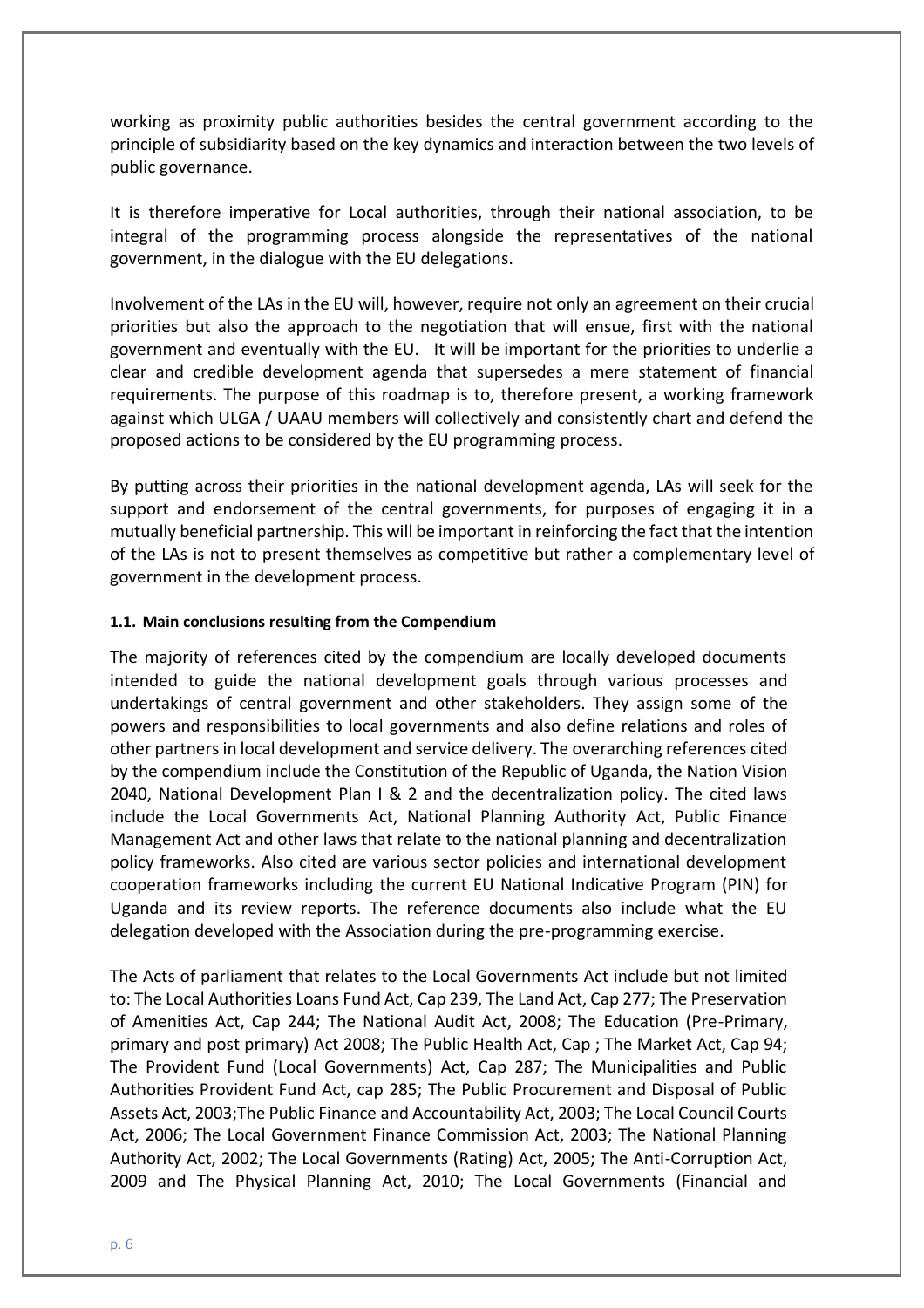Accounting Regulations), 2007; The PFM Act, 2015; Physical Planning Act 2010, Town and Country Planning Act and Kampala City Council Authority Act.

The documents reviewed in the compendium reveal that Uganda's current national legal and policy environment has numerous provisions for the involvement of LAs in the national planning and development cooperation process. The main outstanding question is however on whether such provisions have ably been applied for the intended purpose and if not, then what could be the underlying reasons? On the part of development cooperation, the legal and policy environment is rather clear to the effect that the mandate to engage in international development cooperation lies with the central government. This does not however imply that such efforts are void of local interests. Nonetheless, this does not subdue the common contention that strengthened or more direct involvement of the LA in development and cooperation undertakings, would likely result into better representation of local interest and benefits from the national development process.

#### **1.2. Main findings from the analytical report**

The analytical report which is among the outputs arising from a study commissioned by the United Cities and Local Governments of Africa mainly attempts to answer three questions, thus, Uganda's Decentralization Policy framework was borne out of the desire to make LGs effective centers of local and democratic decision making for planning, implementation and management of development services. The policy intentions and processes are legally and institutionally well anchored, supported by a strong legal framework especially the 1995 Constitution of the Republic of Uganda and the Local Government Act Cap 243. The Act, which was enacted in 1997 and has undergone a series of amendment – 16 amendments, to reflect and rhyme with the dynamic nature of decentralization, guides implementation of decentralization policy in Uganda.

The analytical report begins by observing that involvement of the Local governments in the national planning and development trajectories is largely effected through the countries decentralization framework. It, from that perspective, goes ahead to note that many of the numerous studies and reviews that have been conducted on decentralization in Uganda (more specifically the Joint Annual Review of Decentralization – JARD) reveal a number of benefits realized from implementation of decentralization, key of which was increment in delivery of social services in quantitative terms. The same studies also present challenges affecting implementation of the decentralization policy these challenges are discussed in detail in the proceeding sections.

The key challenge observed is that LGs are gradually losing the capacities to direct and own service delivery within their areas of jurisdiction, a situation that has been worsened by the continuous fragmentation of the existing LGs, where more of them have increasingly been created with the underlying intention of taking services nearer to the people. Such moves have, however, come along with a number of challenges include, some of which have seem to be counter-productive. These include, the shrinking local revenue base; inadequate human resources; inadequate physical infrastructure especially for the new districts/urban authorities; increased operational/administrative costs that render some of the newly created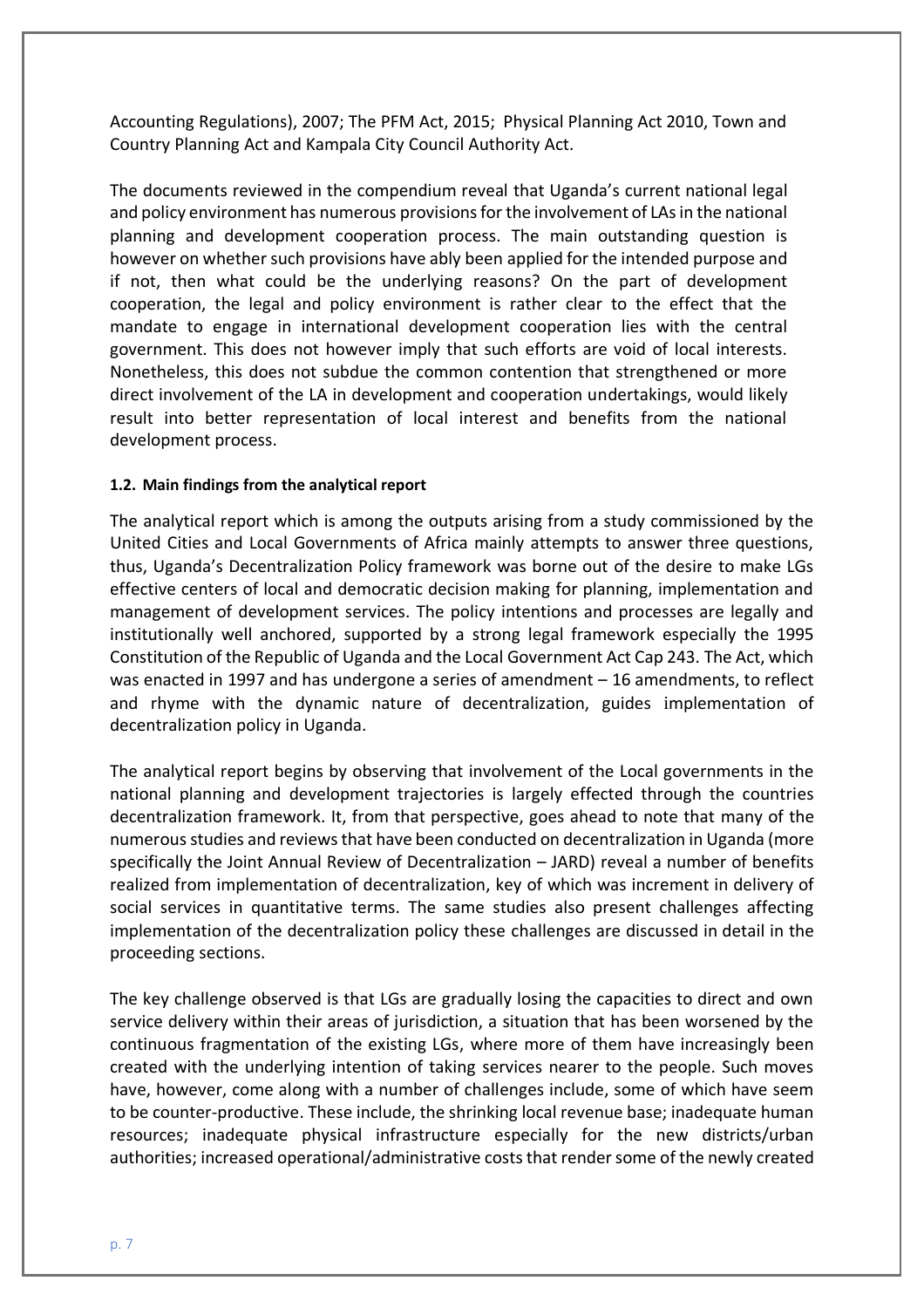units to be, economically unviable districts. The report generally contends that such circumstances have instead brought about increased dependence of LGs to the CG.

The above challenges are said to be threatening the existence, functionality and reputation of the LGs in Uganda. To elaborate on its summary observations, the report goes further to discuss the specific pillars of decentralization, as detailed below.

# *1.2.1 The National Planning Process*

Initially, the NDP process had consequences on LG development planning in various ways, some of which brought about confusion in the local development planning. It, for example, led to a change from development of the 3 year needs based development planning to a 5 year vision based planning which had implication on the efficacy of the annual participatory planning process. It also introduction the requirement for the issuance of certificates of compliance to LGs, without adequate preparations. Over time, however, the LGs eventually caught up with the new planning requirements.

The issuance of the Certificate of Compliance (CoC) is provided for by the PFMA 2015, section 13 (6) and 13 (7). The overall objective of the certificate of compliance is to ensure that development planning and budgeting frameworks are aligned to the National Vision 2040, through the NDPs. The 2019/20 budget was rated 63% compliant to the SDG and increment from 60.9% of the previous FY. On the other hand, the CoC for LG in 2019/20 FY rated LG moderately satisfactory at 64.8%. The main reasons provided for the lower than expected performance is reported to have been due to the following main reasons:

- Most of the resources transferred to LGs (79.9%) were found to be recurrent in nature i.e. salaries and wages and, therefore, only about 20% was available to finance other priorities;
- The Central Government transfers to LGs stood at 12.3%, which is far below the NDP target 30% of the national budget.
- MDAs have continued to retain funds to directly implement activities and project that fall within the functions devolved to LGs; and

LG budgets were found have fallen short of own source revenue annual targets, by far. The own source budget performance unsatisfactory stood at 37% of the total projected collections. This is partially blamed on the dependence syndrome on CG transfers, which makes the LGs not to pay much attention to achieving own local revenue targets.

in order to improve on current levels of LA involvement in development and cooperation policy processes, therefore, it is crucially important to ensure their knowledge, capacity and enthusiasm in the planning process is significantly strengthened. On the other hand, the LGs have to be empowered to ensure the devolved functions are not only adequately financed but also reasonably handled by the LAs.

# *1.2.2 Political decentralization*

The report recognizes the strengths of the legal/political environment for political decentralization and also highlights some of the milestone achievements in that direction. It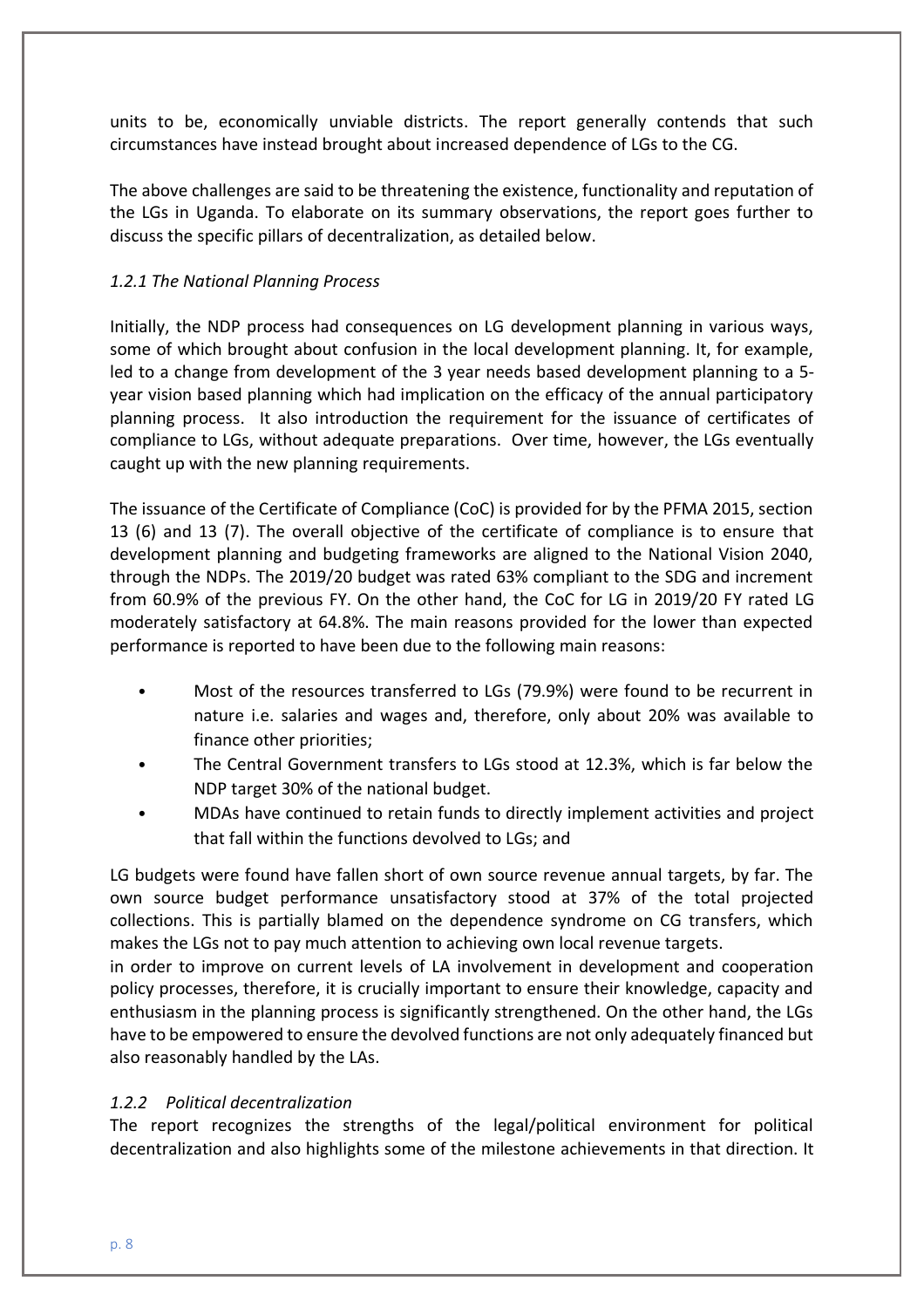nonetheless also goes ahead to point out some of the inhibitors and gaps for proper exercise of political decentralization. In that respect the report makes the following observations.

It notes that local councils operate through the standing committees, whose main purpose is to enhance effective participation of the council members and they generally facilitate council operations. It however goes to further to observe that many of the new LGs have not been able to compose various standing committees because of limited number of councilors within the council. In such circumstances the councils are ran by one general purpose committee that has to receive and scrutinize reports from all sectors. The general purpose committees lack the time and technical abilities of deliberating on all issues (that would be discussed by the various committees) this thus affects the quality of recommendations and deliberations in council and ultimately affects service delivery.

It is additionally notes that many council members have not been effectively inducted on performance of their roles. The Ministry of Local Government which is mandated to induct LCs at times resource constrained and has, as a result not been able to consistently conduct timely induction of councilors. For example, the current lot of councilors were only inducted at the end of 2018 half way through their term of office.

The report further observes that while Councils are required to regularly meet (at least 6 times in the FY) to play their roles of oversight and accountability and their by make decisions on matters that affect their areas, this is in some cases a challenge due to lack of financial resources and information.

In terms of financial resources, the report observes that Councilors are supposed to receive a sitting allowance which should not exceed 20% of the local revenue collected in the previous year. This has affected operations of some Councils because especially where the available local revenue is not sufficient to them have the mandatory six sittings. In many districts the accounting officers have had to write to the Minister for a waiver to spend beyond the 20% threshold– hence further compromising autonomy of these councils.

The report, on other hand, contends that lack of information mainly results from lack of appreciation and comprehension of the documents that councilors discuss in committees and councils. The reports submitted by the technical staff to the political leaders are at times complicated and cannot be comprehended by the political leaders with many of them lacking good formal education (no set minimum education qualifications for councilors in the elections of LG councils). Lack of minimum education standards greatly affect the overall functionality of councils because many councilors cannot read and understand guidelines and circulars form the center that are supposed to inform their decision making. Thus they end up discussing and making resolutions of key issues that they do not have sufficient appreciation and at times influenced by the technical leaders that they are supposed to supervise. Additionally, minutes and resolutions are made in English this further affects the councilors understanding and appreciation of the resolutions that they make.

Relatedly, under electoral democracy that is practiced in Uganda, it is envisaged that the elected leaders are supposed to consult their electorates to inform decision making and in turn are supposed to keep their electorates abreast of the decisions made by the councils.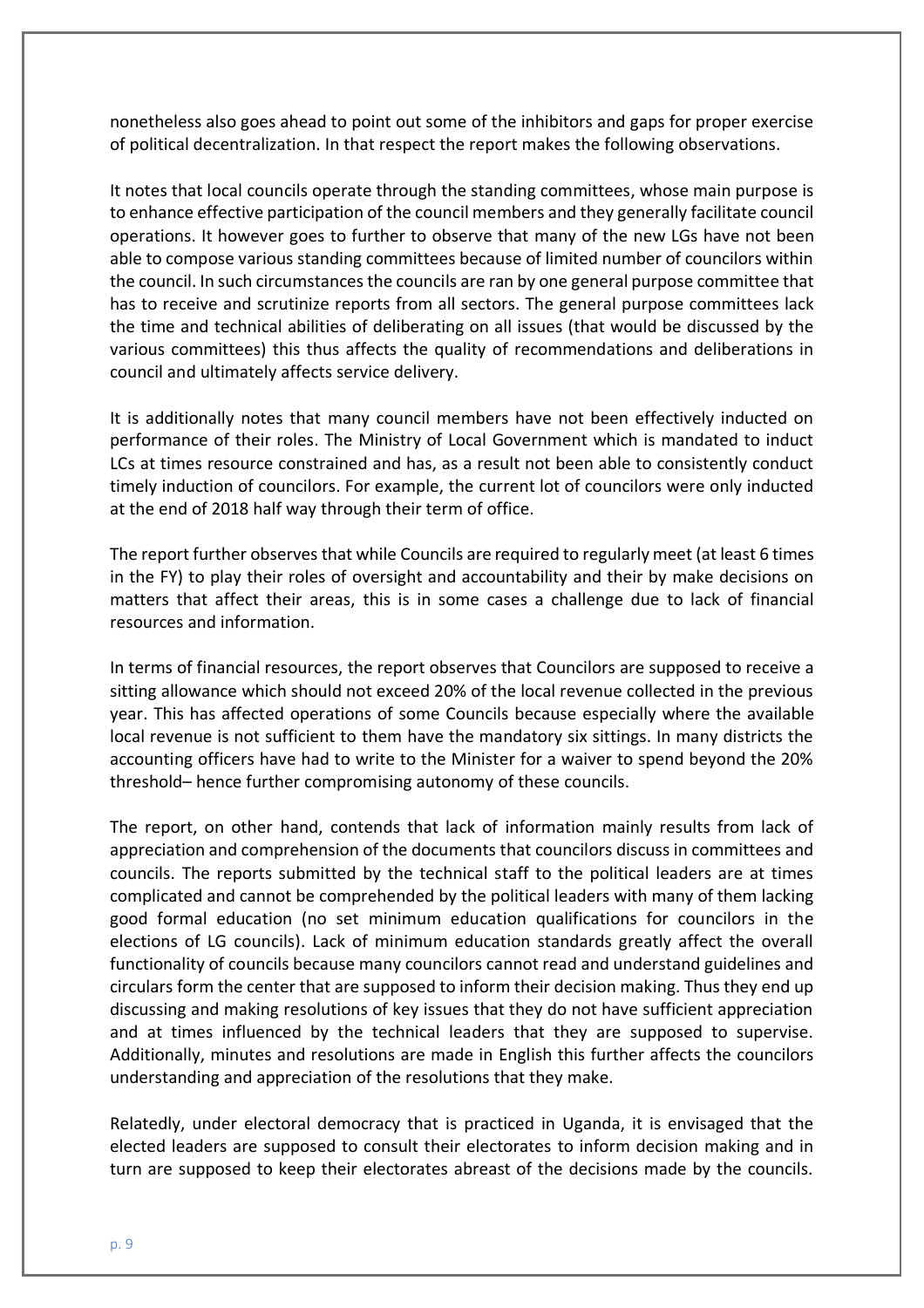However, this has not always been the case in some Councils. Thus, the mechanisms of upward and/or downward accountability are under such circumstances not effective and this has been worsened by laxity of the electorates to demand accountability. Ignorance of the citizen's rights and community members is therefore a major factor inhibiting effective demand for political accountability and improved service provision. The report also observes that while regular elections are expected to be a key mechanism in which the electorates demand for accountability, the electoral processes is in some cases highly influenced with direct material gains (vote buying) than on the abilities of the candidates in enabling service delivery.

There has also been a challenge in communication between the political and technical leaders. Although each sector has a secretary (political head) who is supposed to supervise the sector and provide reports the executive and to on-ward forwarding to councils. These secretaries have been found not to be very effective with many of them not able to present and defend their sector budgets and performance reports to committees and councils and in some incidences technical leaders have been found presenting sector reports to the committees and council which is very irregular.

There have been efforts for nation state agencies to conduct assessment of the performance of councils most prominently in the Annual Local Government Performance Assessment (LG PA) conducted by the Office of the Prime Minister (OPM) however; there are no direct sanctions and rewards for poor or good individual performance of the directly responsible persons. The rewards and sanctions implemented affect the whole LG entity and not the individuals concerned.

There has also been a LG performance scored card implemented by ACODE that seeks to assess the performance of the political leaders however apart from the mentions and shame of the best and worst performers, there are not direct rewards or sanctions that would incentivize the leaders.

#### *1.2.3 Administrative Decentralization*

Under the present decentralization policy framework, the path to administrative decentralization in Uganda was initialized by Legal Notice No. 1 of 1994, which introduced a separate personnel system for LGs. The policy shift was piloted in a few districts which were supported to compose their own District Service Commissions (DSC). Shortly after, the separate personnel system was entrenched in 1995 Constitution, whose Article 198 provides for the establishment of DSCs in each district, to undertake the core of district Human Resource Management (HRM) functions including hiring, disciplining and dismissal of all staff.

The Constitutional provision on DSCs is implemented under Part VI; Section 54 of the LG Act Cap 243. Section 55 of the same Act provides for the functions of the DSC that include; powers to appoint persons to hold or act in any office in the service of the LG. The rationale behind administrative decentralization was to ensure that the technical staff are fully accountable to the council. In 2005, however, the LG Act was amended to provide for the centralization of the powers to appoint and discipline the Chief Administrative Officers (CAOs) and their deputies, as well as the Town Clerks (TCs). Being the Chief Executives of the Districts and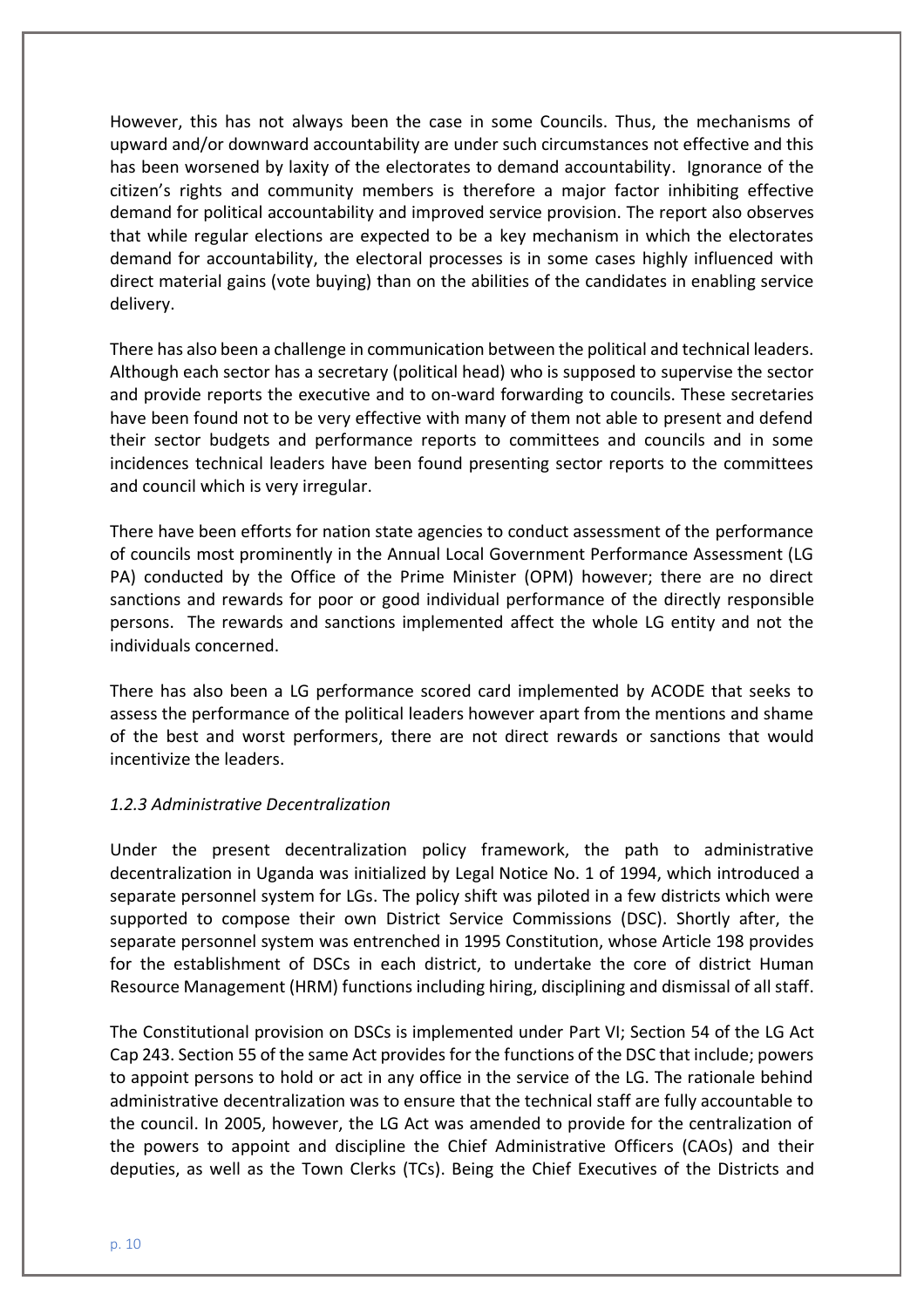Municipalities the CAOs and TCs are the heads of the civil service as well as the accounting officers of their respective jurisdictions.

The report observes that centralization of the appointment of the heads of civil service/accounting officers negatively impacted on the crucial link between the technical and elected officials of the LGs, as this is said to have weakened local control because many aspects of the services delivery mechanisms, including planning, budgeting, reporting, accountability and priority setting, are now being significantly influenced by central government either through direct or indirect control. The above notwithstanding the LG Act provides under section 67 (1) that the CAO shall be responsible to and subject to the general directions of the chairperson and the district council. Practicability of that provision however remains a major question of interest, as it is likely to be enforced with varying levels of compliance. This is especially in cases of conflicting interests between the central and local government, on the one hand, and supposedly between the personal interests of the Chairperson and those of the Council, on the other.

Inherently, transferring staff recruitment and disciplining to the LGs has also provided not to be with its own shortfalls that have impacted on administrative decentralization. In a number of cases the DSCs have been reported to favour local candidates at the expense of competence. The report observes that positions are at times ring fenced for the "sons-of-thesoil" and post holders, are as a result, kept in acting capacities as they wait for their favoured candidates to attain the requisite qualifications. This is one of the main reasons many key staff positions are not substantively filled. Disciplinary action against local staff is in some cases not effectively enforced because of fears for social-political reprisals.

Additionally, a number of LGs have failed to attract and recruit competent key staff in their districts most especially in 'hard to reach and stay' districts of Uganda. Findings from the 2 previous (2017/18 and 2018/19) annual LG performance assessment exercise indicated continued poor performance of LGs in filling the heads of department position. For the second consecutive year this has been the worst poorly performed performance indicator. The district staffing structures are not fully filled and operate as low as 13% for some new districts. Some districts have attributed this to wage bills ceilings and restrictions by the Ministry of Finance. Despite LGs being empowered to establish their own staffing structure and the powers to appoint, discipline and promote staff under them, in practice it is the responsibility of Ministry of Public Service (MoPS) to set the overall staff structures, make recommendations on standard structure, approve staff requests and the specific number of staff on each LG payroll on an annual basis, and sets pay scales. LGs can only request specific customization of standard structure and have some mandate for development of local incentive schemes to top up basic salaries, but in reality this discretion is limited by resource constraints.

# *1.2.4 Fiscal decentralization*

The constitution and the LG Act allows LG to collect revenue from a number of specified sources, formulate plans and budgets, allocate expenditure and make investments in a wide range of services. These powers and financial provisions are detailed in Part VIII of the LG Act Cap 243. The fifth schedule of the LG Act further elaborates the revenue and financial and accounting regulations for example powers to levy taxes.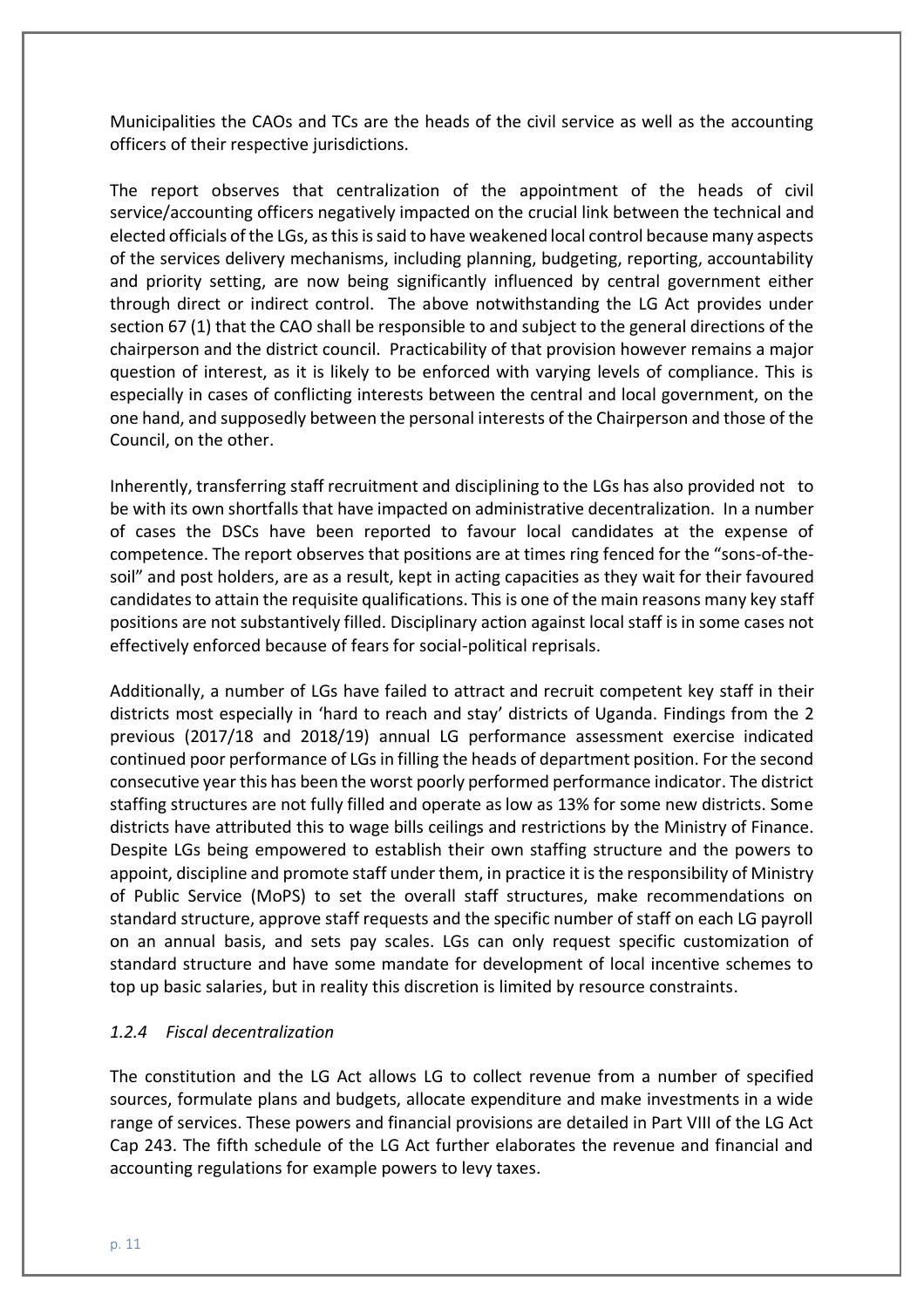Fiscal decentralization in Uganda is elaborated in the Fiscal Decentralization Strategy (FDS), Decentralization Policy Strategic Framework (DPSF) and Local Government Sector Investment Plan (LGSIP).

As highlighted in the report, the FDS was intended to improve LG funding available for LG mandatory functions, strengthen the targeting of funding to the most needed areas, improve objectivity and transparency in the allocation of resources, increase LG autonomy and flexibility in utilization of funding, improve LG own resources, increasing funding transferred to LLG, strengthen the downward accountability and financial management, reporting, monitoring and auditing with the aim to move towards an efficient, accountable and sustainable system of LG service delivery, It sought to establish the system of discretionary development grants, with procedures to promote good performance, improved planning and budgeting systems, emerging reforms in the allocation criteria, and LG flexibility on the conditional grant schemes, and establishment of institutional framework for budget dialogue between CG and LG through various committees.

Numerous reviews of decentralization in Uganda have appreciated the achievements attained through FDS, which for example streamlined the budgeting and reporting processes. It has, however, been faulted on the failure to increase LG autonomy, and rationalizing the fragmentation of grants. The number of grants continued to increase with bulk of social services continuing to be delivered through use of conditional grants.

A very big proportion of the sector budgets are retained at the ministries despite devolving responsibilities to LGs. The Auditor General's report 2016, reported that the MDA retained the biggest proportion of the sector budget the report mentioned that water and environment, works and transport, agriculture and health on average retained 80% of the sector allocations at the center.

# *1.2.5 Towards the Achievement of Sustainable Development Goals*

Uganda has sufficient policy frameworks to support implementation of SDGs, without necessarily putting in place a new framework. The overarching policy documents are the National Vision 2040 and the National Development Plan (NDP), which is adopted every after 5 years. There is in addition the SDG coordination framework and National Standard Framework. The overall aim of Vision 2040 is to transform the Country from a peasant to modern prosperous country by 2040. The targets of this vision are realized through the National Development Plan (NDP) and these inevitably contribute to the achievement of the SDGs, since the former is well aligned to the later. Formulation of NDP II (that ended on June 30<sup>th</sup> 2020) coincided with the deliberation and adoption of the 2030 agenda which facilitated integration of SDGs in the plan. Indeed, an assessment conducted by National Planning Authority (NPA) indicated that NDP II integrated 69% of the crucially applicable SDG targets.

In order to cater for coordination and synergy across all levels of government, it is a must for the LG planning frameworks to be aligned to the NDPs. As such the National Planning Authority developed (NPA) developed and issued the LG planning guidelines to ensure that LG plans and budgets are aligned to NDP.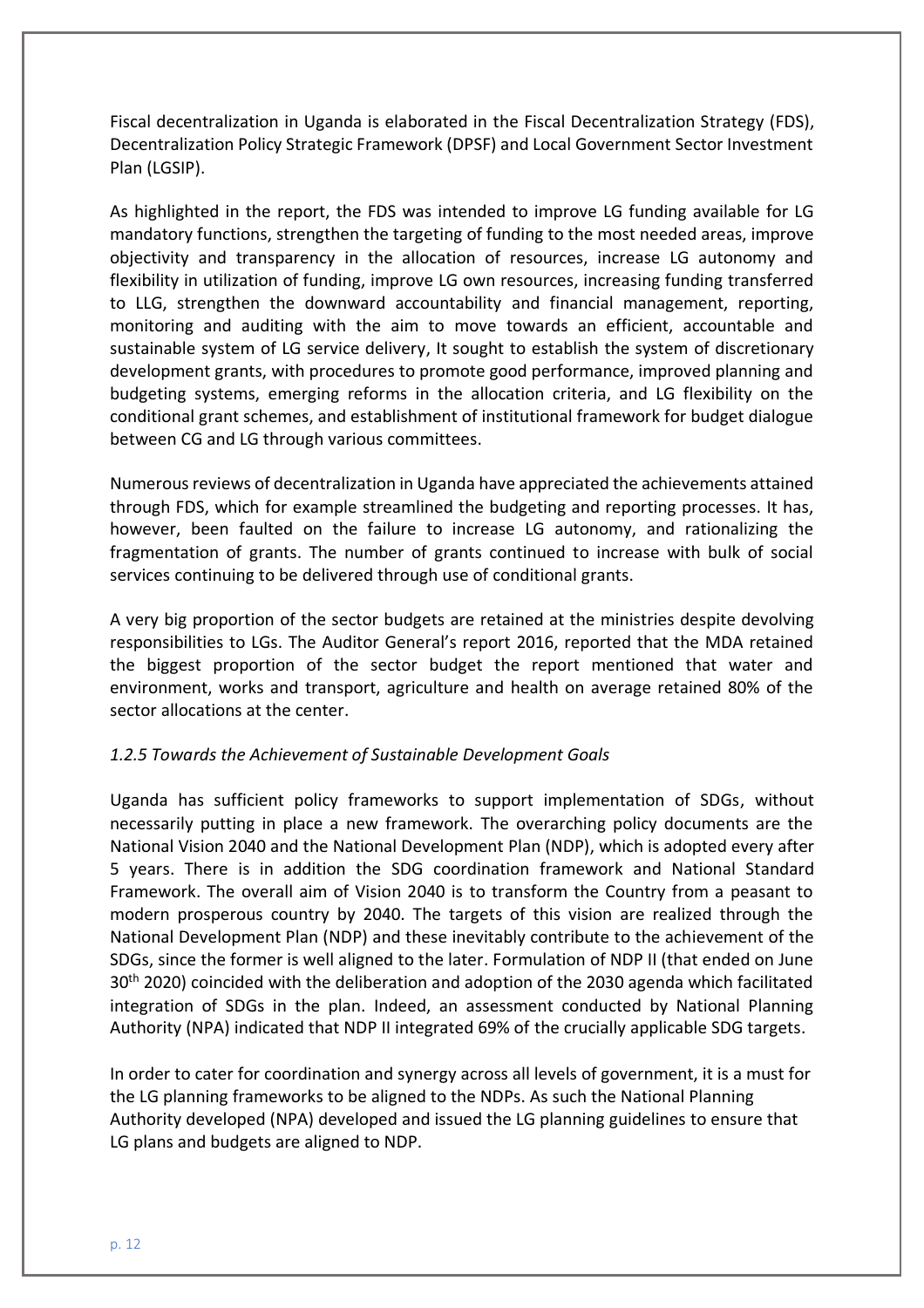However, findings from the review of the Uganda's readiness to implementation of 2030 Agenda revealed challenges affecting the effective integration of SDGs in the national and local planning and development frameworks. These include: -

- Lack of detailed frameworks that can ably guide sectors and LGs in the integration of SDGs within their planning frameworks
- Insufficient national and local capacity for planning and integration of SDGs
- Low sensitization to ensure national and local ownership of the plans
- Limited involvement of non-state actors particularly the private sectors and civil society to integrate the SDGs into their investments, programs and plans.

# *1.2.6 Other key findings of the Analytical Report include: -*

- Uganda has two national associations for local authorities; the Urban Authorities Associations of Urban (UAAU) for the urban councils and Uganda Local Governments Association is for rural districts and lower local governments. Co-existence of the two national associations has for long been an issue of concern to many stakeholders, since it is deemed to impact on the need of having a unified voice for all local authorities in the country. To others, it in some cases, presents lines of competition among them, especially in the face of the on-going drive that is increasingly seeing many urban settlement being designated as distinct local authorities. For that reason, there has overtime, been efforts to merge the two association but progress in that direction remains low. The merger effort will, however, have to be stepped up and rather fast tracked, in case the LAs are to present a strong position for their consideration in the programing framework of the EU, which would certainly find it more logical and easier to deal with a unified and strong association.
- Both ULGA and UAAU members have over the year's experienced little increase on domestic resources mobilization. According to the previous reports of the LG annual performance FYs 2016/17, 2017/18 and 2018/19. Revenue mobilization thematic area has consistently posted low overall performance with only 51% of the maximum score obtained. The worst performing areas were the actual result of efforts in this area, namely increase in Own Source Revenue (OSR), this was not met by majority of LGs in all LGPAs above. $1$
- LAs have not embraced private financing of public infrastructure under the pressures of urbanization and fiscal stress due to limitations in the PFM Act (like municipal bonds, and development banks) municipal development has been largely done by donors/WB. UAAU argues that local municipal development funds or capital market access is critical. With the creation of new cities in Uganda, long term city and municipal credit markets has to be embarked on seriously by, central government, private sector and donors. Urban financing devoid of market development will create unsustainable municipalities and cities.

<sup>1</sup> LGPA reports FYs 2016/17, 2017/18 2018/19.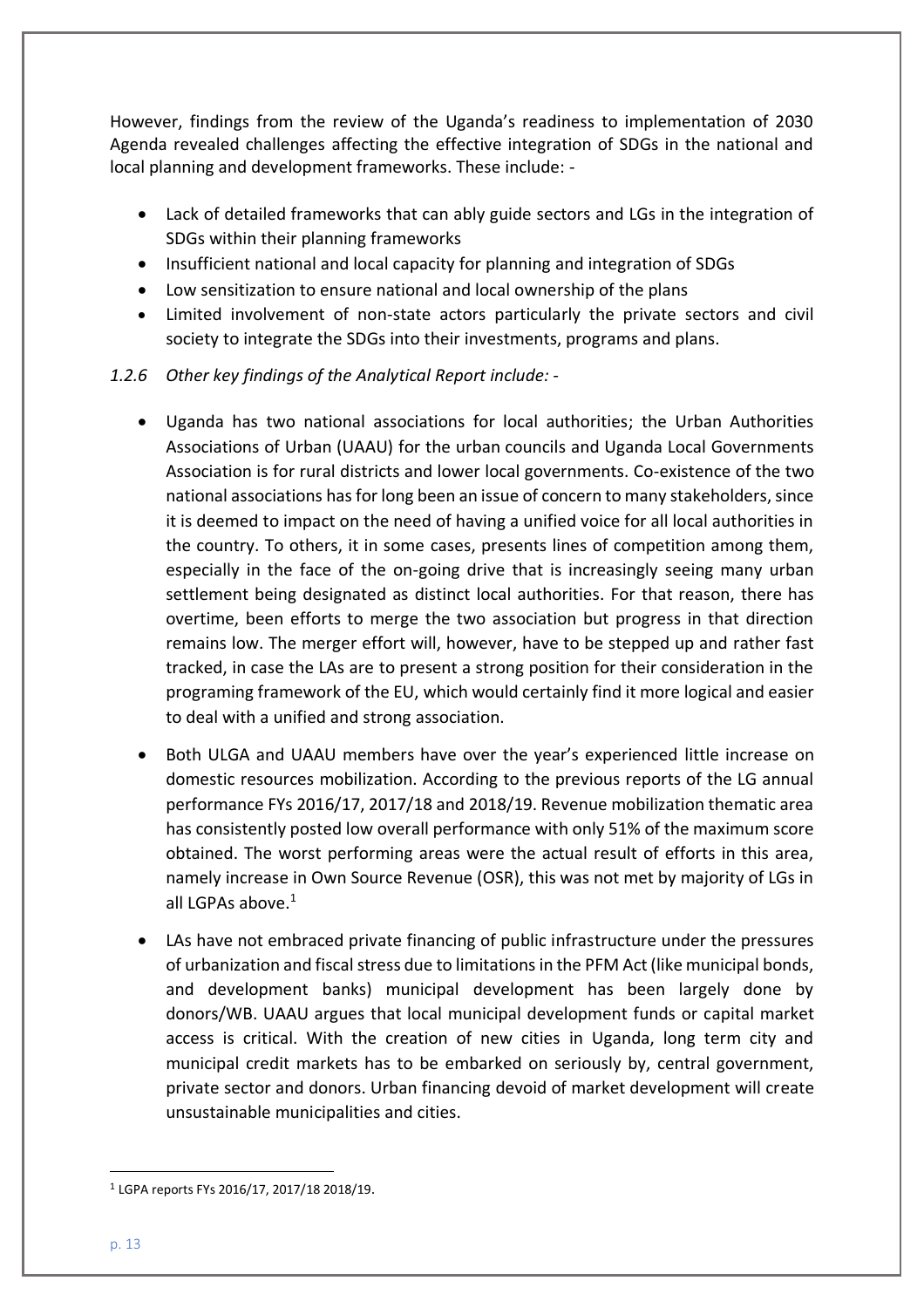- Local governments lack capacity to develop demand-side capabilities in project preparation and development to engage in financial innovations to be able to build durable municipal markets. Yet the seeds sowed for market creation can grow only if both demand-and supply-side factors are developed in tandem, so that the debt funds mobilized are deployed promptly in productive projects.
- The NALAs are facing challenges in building capacity of their members to promote and develop resilience as an incentive for stability in the fragile regions of Northern Uganda and Karamoja region. Majority of interventions are supply driven by central government and development partners. The LGs have not developed capacity and incentives for delivering effective and sustainable services in the livelihoods sector, food production, nutrition, environment and climate change.
- Inadequacy in the fiscal transfer system, NALAs have raised a number of concerns on fiscal transfer system. Let us look at adequacy, elasticity and stability as critical; the total level of resources transferred to local governments needs for years has not been matching the responsibilities assigned, and this affects the vertical balance. Transfer amounts has been adjusted annually to reflect inflation and demographic changes to ensure real per capita resources are maintained; where the economy is growing, transfers have not also reflected the real growth.
- Deepening understanding of fiscal management in LAs is crucial to successful implementation of delegated functions. Over the years, Government of Uganda has introduced a number of reforms and innovations to strengthen fiscal discipline and achieve macro-economic stability key among these are the fiscal rules and responsibility laws; fiscal risk management; medium term fiscal frameworks; and changes to coverage and timing of fiscal reporting. The technical staff understands these reforms but central government and development partners have not done enough to support the elected officials to understand these fiscal reforms. They are just passengers in a fiscal reform bus.
- Funding the NALAs has not featured as essential for the sustainable development and growth of LGs in Uganda. Yet the national associations experience declining revenues from members and general financial stress. The purpose and mandate of NALAs notwithstanding, there needs to be regular fund for secretariats of these national associations so that their capacities are built which later can be used to develop capacities of LGs in a cascading manner. But funding should not be coming from central government rather it should come from development partners.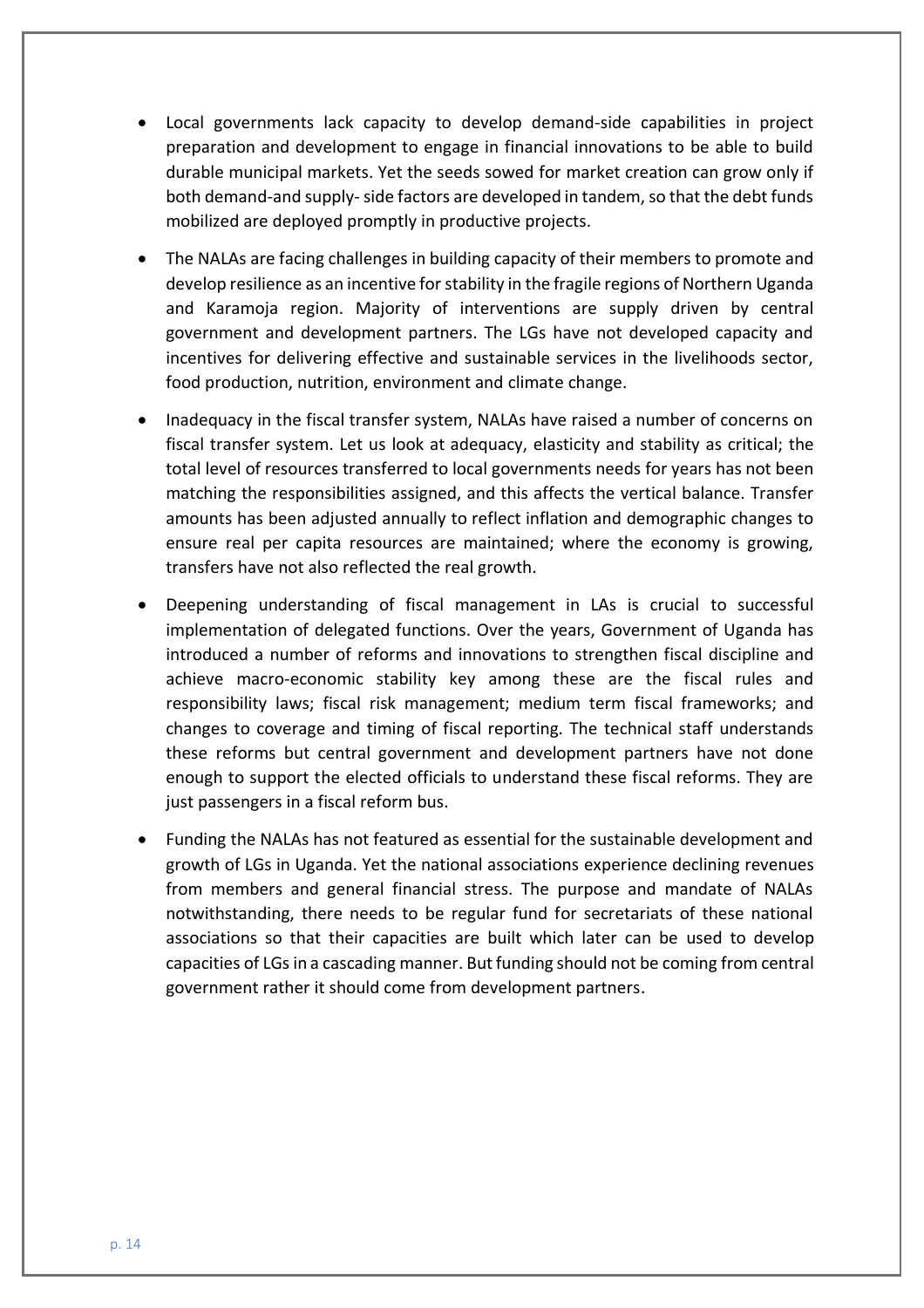# **PART II**

This part looks at what can be done on the side of the policy makers at national and EU levels to create an enabling environment for enhancing NALAs in participating in the definition and implementation of national development and cooperation policy, insisting on what added value this participation brings into the efficiency and impact of the aforementioned development and cooperation policy in the country. It addresses at the same time the priority goals of EU cooperation and identifies appropriate mechanisms for LAs to access funding to improve their delivery capacity.

It is in the interest of both the national government and the EU to actively support territorial approaches to local development spearheaded by LAs -as they can assist to unlock the potential of territories and create additional wealth and income. Development-friendly decentralization policies which enhance both the autonomy and accountability of LAs are key to promote place-based dynamics from the bottom-up. Policy makers can engage with EU and secure support at policy level which EU could easily agree on and fund:

# **2.1. Recognizing the Local Authorities and the National Association of Local Authorities as Public/State Actor: Which formalization? (1 or 2 pages)**

Differentiation between state and non-state actors mainly lies in the source of authority from which an action or decision is derived. State actors represent a government entity, while nonstate actors do not. Ideally state actors are therefore persons or institutions acting on behalf of a governmental or public body. Non-state actors are the influential organizations or even individuals having the potential to influence the actions of state actors, but not allied to a state.

To be an effective state actor, however, requires legal recognition. Well as national associations for local authorities (NALA) represent subnational governments many of them are neither legally nor in practice, recognized as public/state actors by the respective national governments. In fact, most NALA are registered as non-government associations and therefore, not recognized as state actors much as they are associations of public/government entities. UAAU was registered on May 19, 2008 as a company limited by guarantee and in 2014, as a Non-Governmental Organization. ULGA was also, upon establishment in 1994, registered as a Non-Governmental Organization, thus a private, voluntary and non-profit body. None of the two national associations for local authorities in Uganda is established by law, save for the few instances of recognition in some laws and policy guidelines.

Non-recognition of NALAs as public/state actors disadvantages them not only at the national but also international levels. At the national level, for instance, NALAs that are not recognized as public/state actors have not claim of entitlement in the allocation of public resources. Any support extended to them is by way of courtesy or goodwill that may arise from rigorous negotiations or political pressure. It has for instance taken ULGA over 25 years to be considered for government subvention, whose continuity is not assured because its inclusion in that national budget remains a gesture of courtesy. At the international scene, it is extremely difficult if not impossible for NALAs not recognized as state actors to be directly involved in international development and cooperation engagements.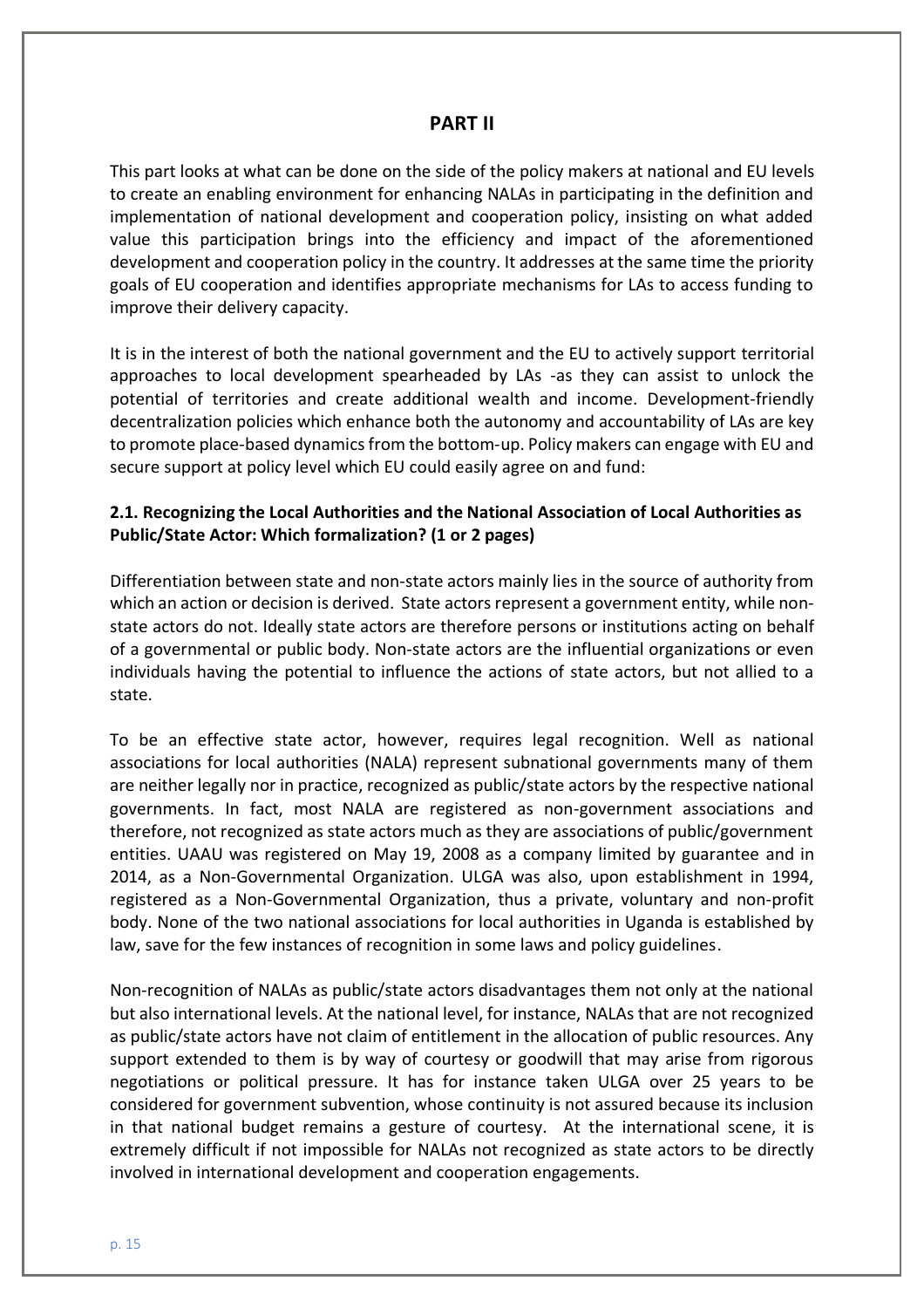In order to enhance their legitimacy, mandate, opportunities and bargaining power, therefore, NALAs ought to be legally and in-practice recognized as public entities. Such recognition will, however, necessitate implementation of several legal and policy measures underpinned by strengthened and streamlined information sharing, consultations, structured dialogues and partnership mechanisms. This will not only call for commitment of time but also political will on the part of both the LAs and national government.

# **2.2. Implementing the Local Authorities and the National Association of Local Authorities involvement mechanisms: information, consultations, dialogue, partnership measures**

The decentralization policy framework in Uganda establishes local authorities as subnational governments, albeit as lower and not same level entities. It goes further to devolve specific functions and powers to the varying local government levels. The local governments are, therefore, established as complementing and not competing levels of government. As such, it is ideal to have a set of mechanisms to facilitate interaction between the LAs and central government as each of them exercise their powers and functions.

Uganda's decentralization and governance framework, in general, is rich in provisions and opportunities that can ably support information sharing, consultations, dialogue and partnership engagement between the LAs and central government. There is, however, need for those provisions and opportunities to be optimally put into use and this calls for various forms of commitment on the part of both the LAs and national government. The national budgeting and development planning processes are, for instance, founded on extensively participatory mechanisms that involve information sharing, consultations, dialogue and partnership between both levels of government. The question remains, however, as to whether the provisions and opportunities have been reasonably seized to the benefit of both parties. For instance, outcomes of the structured platform that facilitates annual negotiations between LAs and line miniseries over the conditional grants with line ministries imply that the former are often the losing party. The negotiation framework does not provide for safe guards that equitably favour both parties. As a result, ULGA and UAAU have in many cases regarded the platform to be more of an information sharing than a negotiation opportunity, because most line ministries are said to often come with seemingly fixed positions.

What is therefore crucially required in the case of Uganda is not necessarily a legal/policy reform matter, but rather authentic and sustained commitment towards strengthening and implementation of the existing provisions and opportunities intended to facilitate mutually beneficial interaction between local authorities and central government.

# **2.3 Funding**

# *Intergovernmental Fiscal Transfers (IGFT):*

Government of Uganda provides a number of grants to LGs and these include:

1. Unconditional grants; these are grants paid to LGs to run decentralized services, in LGs this is the money that is used to finance the bulk of the recurrent expenditures.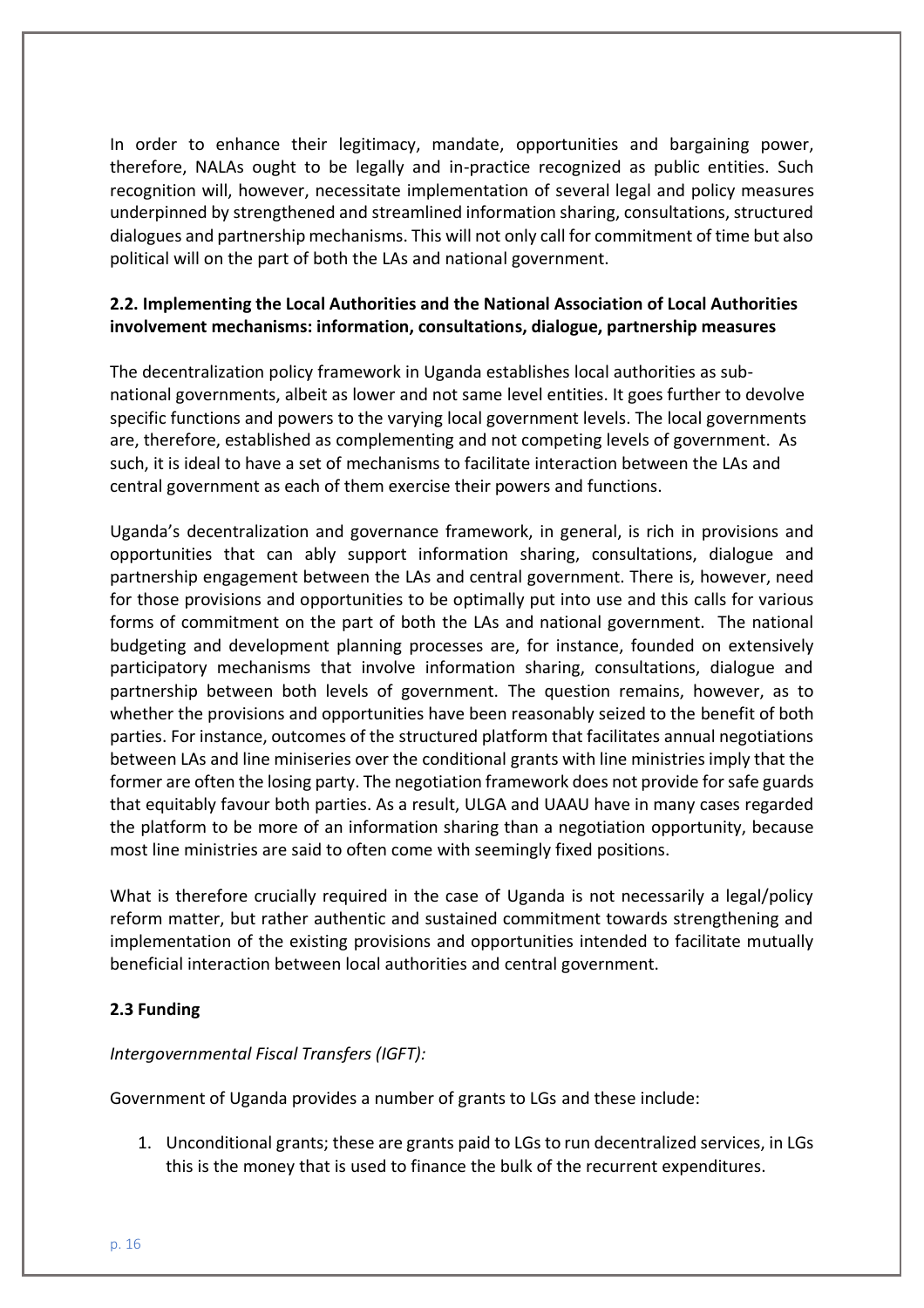- 2. Conditional grant; these are monies given to LG to finance programmes agreed upon between the LG and CG and it is expended in accordance with the conditions agreed upon. There are a number of sector conditional grants that come with planning and budgeting guidelines to guide the LG in utilization of these grant. The guidelines leave very limited local discretion and thus prevents LGs to respond adequately to local needs and priorities. Annually LG are assessed on their compliance to budgeting guidelines (dimension 1a of the LG PA) and once the guidelines are not complied with, the performance contract of the respective accounting officer may not be signed, a situation that leads to delays in the release of funds to the affected LGs.
- 3. Equalization grant; money paid to LG in the form of subsidies or special provisions for the least developed districts

Development activity financing is financed through: a) DDEG (consolidation of the various equalization grants) 65% of this is earmarked for LLGs, and b) Sector conditional development grants, earmarked for sector development activities and are exclusively managed at the Higher Local Government (HLG) level, effectively undermining Lower Local Government (LLG) involvement in the planning process.

Although there has been a declining performance of LG budget as a share of the national budget from a peak of 21.8% in 2007/08 to 12.7% in 2017/18 and to 11% in 2019/20, IGFTs systems still finance approximately 95% of LG budgets. Implying the LG finances has drastically reduced in real terms over the years this decline has been more vivid in the none wage and development grant while the wage has more all less remained constant

In 2019/20 budget, the government allocated UGX 3.6 trillion (11%) of the National budget inclusive of domestic arrears and appropriation-in-aid to LG programmes. Approximately 86% finances recurrent expenditures and less than 14% is allocated for development expenditure.

As mentioned earlier, each grant was introduced with its own conditions and management framework which led to excessive reporting requirements. Recent reforms supporting the consolidation of grants have also introduced harmonized grant and budgeting guidelines for each sector covering all grants in the sector.

Annually, the fiscal decentralization framework provides a window for negotiations between LG representatives and the responsible sector ministries on the size and utilization of the grants facilitated by the Local Government Finance Commission (LGFC). The negotiations have, however, been reported not to be very effective due to a number of factor that include low commitment on the part of central government ministries.

#### **Recommended fiscal decentralization remedies**

# **2.3.1 Provide adequate and unconditional financing to local governments**

Local government financing, which is extensively discussed in the analytical report is very critical for the effective performance of local governments. Although the amount of funds allocated to local governments in national budget has been increasing in nominal terms, the level of funding remains far below the required level to meet service delivery needs. There is concern that the share of budget accruing to local governments continues to reduce amidst a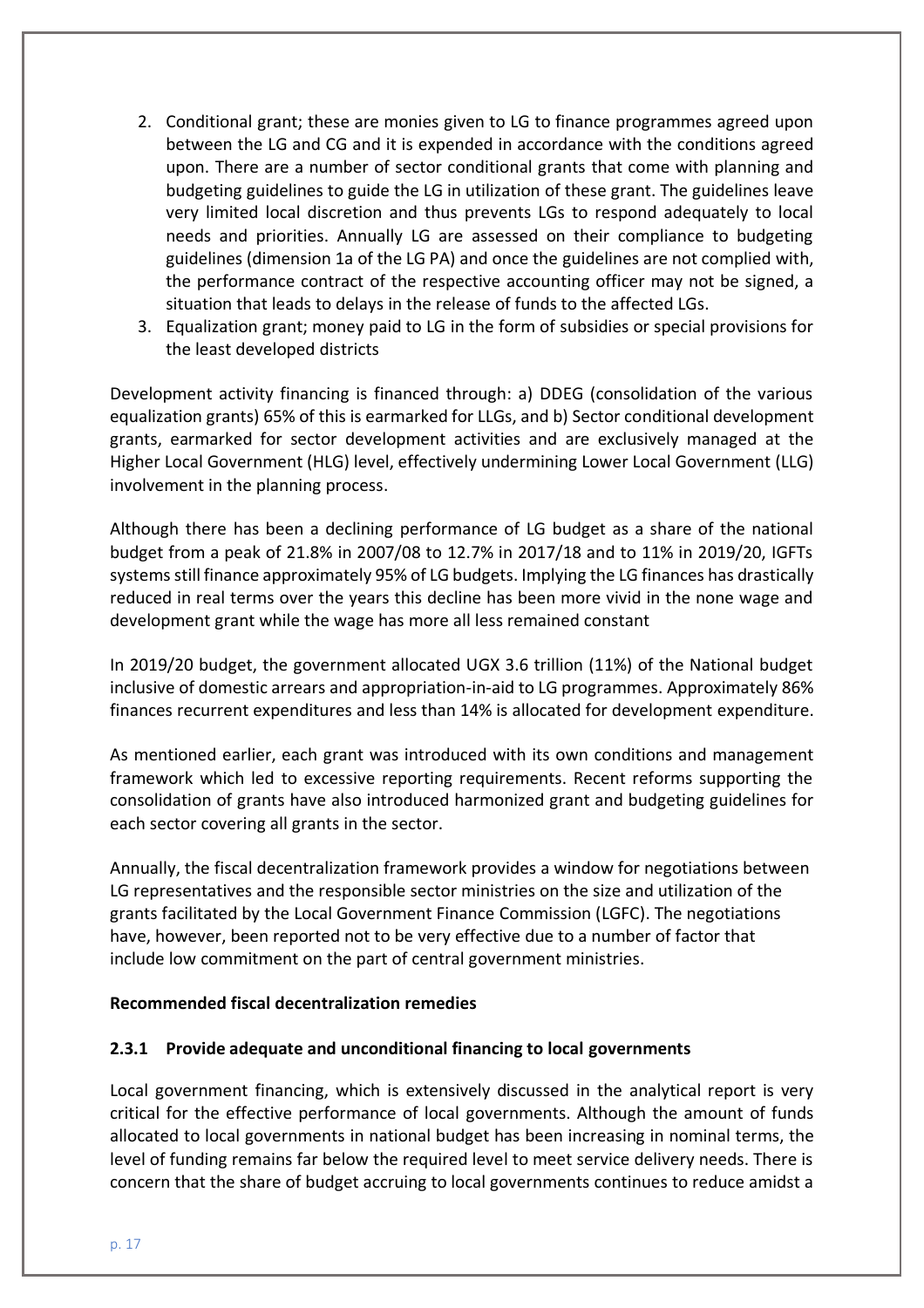rapidly increasing resource envelope. This is not surprising given that highly centralized sectors such as infrastructure and energy dominate the budget.

Furthermore, the budget ceiling on local governments set by the center limits their capabilities to address critical and special needs in their jurisdictions, and respond to the citizens' demands. In order for local governments to execute their mandates as provided for in the decentralization policy, including localized planning and provision of service delivery, local governments require adequate resources. It is recommended that government considers and prioritizes adequate financing of local governments as an affirmative action. While it is important for the government to plan for the whole country. Some districts have unique challenges and needs. To this end, it is also recommended that some of the funding should not be conditional but flexible to allow local governments to prioritize their key strategic areas of investment. This way, local governments will be able to undertake localized planning and perform their other mandates better, as was envisaged by the decentralized policy.

# **2.3.2 Explore avenues for increasing revenue generation**

local governments generally continue to be constrained by inadequate local revenue generation. Local revenue is important for not only according greater discretion by local governments but it also supplements the central government transfers and donor contributions. The biggest proportion of funds that districts can access is from the central government releases, most of which are conditional. Well as it is an obligation and important for the local government development agenda to driven with the national development framework, many of the conditions do, however, present a disjoint in meeting local priorities and expectations, especially the peculiar ones. This in the long-run impacts on the confidence that the citizens have in local governments and decentralization, whose principal purpose for existence was designed to promote a bottom-up participatory approach to local development. On the other hand, although local revenue which is associated with greater discretion and flexibility and therefore expected to bridge the gap in meeting local priorities, districts persistently perform poorly on its collection. The most important sources of local revenue for districts tend to be property related charges, user charges, business licenses and Local Service Tax (LST), which are by far menial in terms of ranking in enough funds to efficiently and effectively run a district. The solution to the low revenue generation conundrum is to review the entire fiscal decentralization system, including the allocation of taxes between central government and local governments.

# **2.3.3 Revivitalize and Support LED**

Local economic development is emphasized in the National Development Plan (NDP) as a means towards encouraging economic growth through local resources. LED is also enshrined in the Decentralisation Policy strategic framework to create an enabling business environment. There is a strong need to strengthen local economic development as a means of widening the local revenue bases as well as attracting donor funding and private sector investment. Since the introduction of the policy, various interventions have taken place at LG level that has brought to bear varied experiences. Among such interventions is the Local Government association organized the first and second capacity building conferences on LED on June 2013 and august 2016 respectively the purpose was to mobilize and generate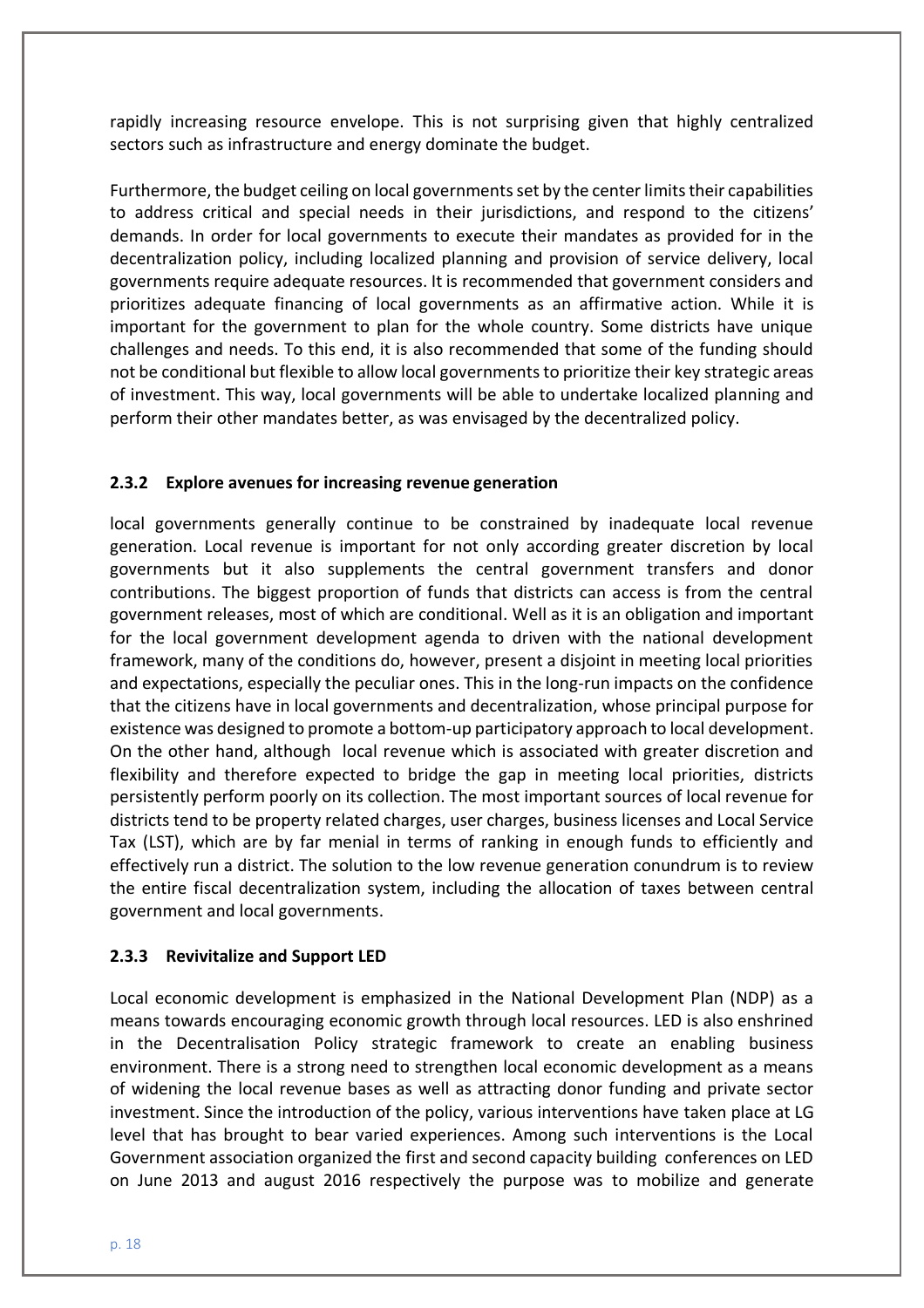consensus on the strategic interventions that need to be taken forward to position LGs and to promote LED as a driver for Territorial Approach to Local Development (TALD).

# **2.3.4 Government needs to increase funding for environmental management to mitigate against climate change in local governments**

It is recommended that government increases funding of Environment and Natural Resources Management (ENR). Local governments bear the brunt of food insecurity, devastating weather conditions, pestilence, and diseases of all types of which are associated with changing climatic conditions. Yet ENR remains the most underfunded sector in local governments. Although climate change looks like a global issue, disasters associated with climate change are local; hence, the need for local governments to find their niche in responding to this challenge. Incidentally, evidence shows that responses to climate change by local people and/or communities in local governments remain low due to insufficient support mechanisms . Persistently disempowered and ill-equipped people in local communities in disaster prone areas have not and cannot handle emergencies in their own settings. Consequently, the state of food insecurity across the Uganda is deteriorating and more Ugandans are likely to experience food stress. The need for building climate-resilient communities and the role of local authorities in such processes cannot be overstated.

# **2.3.5 Establish a stabilization fund for local governments to respond to economic slowdown in the country**

As a matter of fact, government should establish a special fund to respond to the economic shocks in local governments. During the period between 2000 and 2010, the Ugandan economy was growing at an average annual grow rate of about 8%, mostly driven by private investments and exports. Since then, economic growth has been more erratic ranging from a high of 6.8% in the financial year 2010/11 to a low of 3.9% in the financial year 2016/17. The sluggish and uneven growth has resulted in government failure to meet its desired 7.2% annual growth rate was targeted in the National Development Plan 1 &II (NDP1&II) over the period 2010/11-2015/16 and 2016/17/2019/20. This trend has persisted and threatens to enter into the current five-year period of NDP3. Such slow economic activity at national levels is certainly a consequence of poor economic performance in district local governments. Ultimately, the ability of local governments to either raise local revenue or to receive substantial financial releases from central government is not only meagre but also highly constrained, which affects the functioning of local governments.

# **2.3.6 Support Private Financing of Public Infrastructure**

LAs have not embraced private financing of public infrastructure under the pressures of urbanization and fiscal stress due to limitations in the PFM Act (like municipal bonds, and development banks) municipal development has been largely done by donors/WB. UAAU argues that local municipal development funds or capital market access is critical. With the creation of new cities in Uganda, long term city and municipal credit markets has to be embarked on seriously by, central government, private sector and donors. Urban financing devoid of market development will create unsustainable municipalities and cities.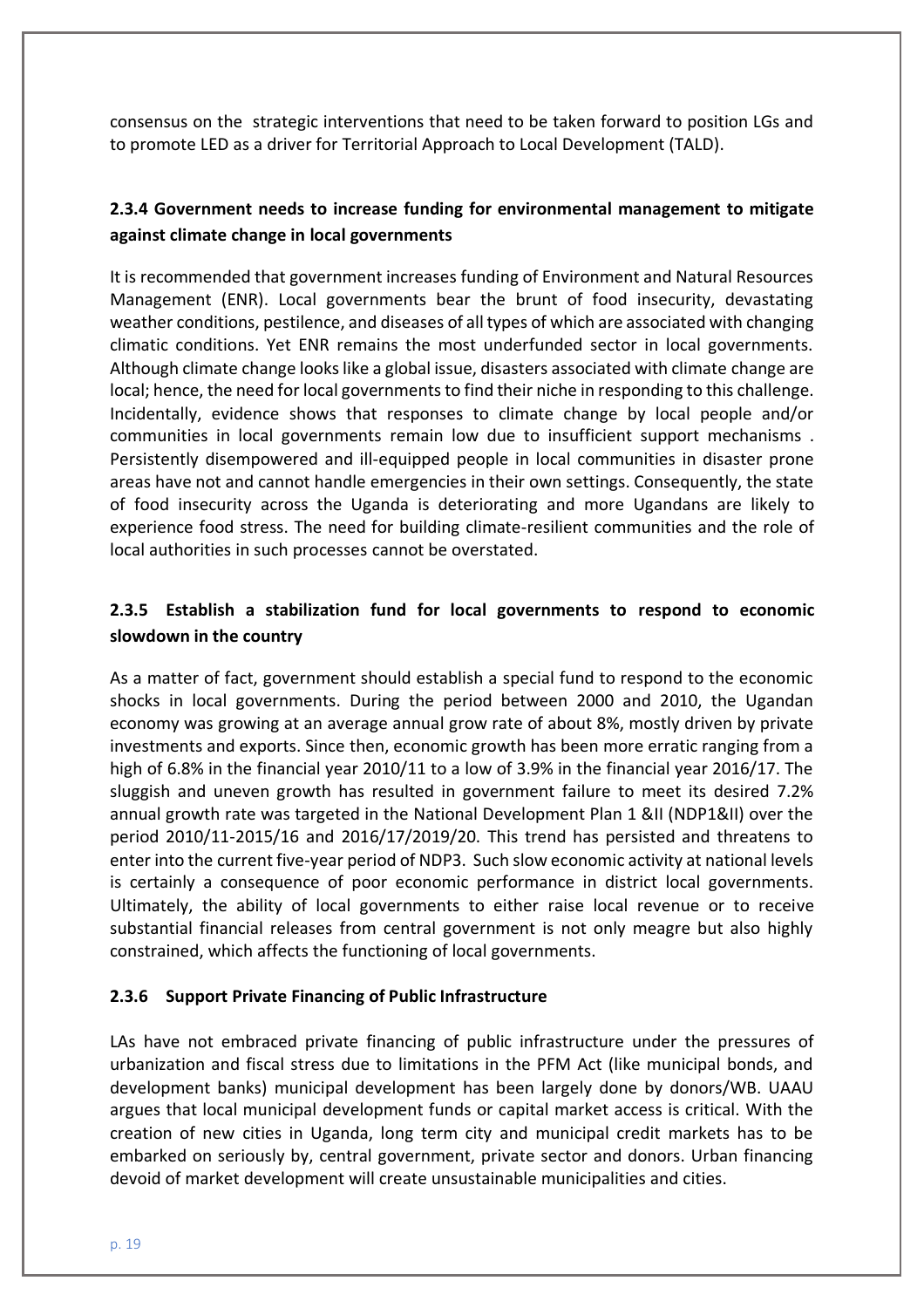#### **2.4 Policy review**

#### **Going-slow on upgrading of Towns and Municipal Councils**

Government should consider stopping uplifting of Rural Growth Centers (RGC) to Town Councils and Town Councils to Municipal Councils. The growth of the countryside should be seen in terms of creation of more administrative units, rather LCs should do functions as a principle, develop plans, budgets, action plans, and physical development plans for areas since the entire country is a planning area. Rural development and towns will attract local investments that translate into avenues for local revenue generation through industrialization, job creation, poverty reduction and improved economic growth, besides organized settlements and housing. This emphasis on functions rather than creation of administrative units will be a strong catalyst to combating the effects of climate change and creates an integrated, prosperous, stable and peaceful environment for productivity and wealth creation in the countryside.

## **Deepen decentralization by reviewing the recentralized functions**

Basing on years of LG assessments, it has been demonstrated that decentralization is a viable mechanism for building local democracy and delivering services to the citizens. Unfortunately, over time, there have been steady and increasing cases of recentralization with the centre blaming it on deficiencies in decentralization. After experiencing decentralization in Uganda for some time, there is some resistance at the centre of it by some technical people who feel threatened by loss of power and resources. These technocrats have worked hard to frustrate and undermine decentralization and prove that it can work. In most cases, these technocrats are behind efforts to recentralize certain functions from the local governments. Instead of recentralizing, government should address identified capacity limitations of local governments.

In the management of finances at a local government level, a number of roles have not been fully decentralized and some have been recentralized. For example, recruitment of primary teachers was left to the local governments, the management of the payroll remains a centralized function. As such, there are concerns from district officials about how to hold teachers accountable since they have no authority over the payment systems. In fact, district officials complain about the non-existent authority line between the district and secondary schools, which directly report to the centre.

There has also been recentralization of some roles and funds as part of central government measures to improve effectiveness and efficiency as well as accountability in the public financial system. In view of this, any identified deficiencies should be tackled by building the capacity of local governments rather than diluting their authority through recentralization of roles with their attendant offices. It is recommended that government reviews the recentralization functions with a view of returning them to local governments and concentrate on capacity building.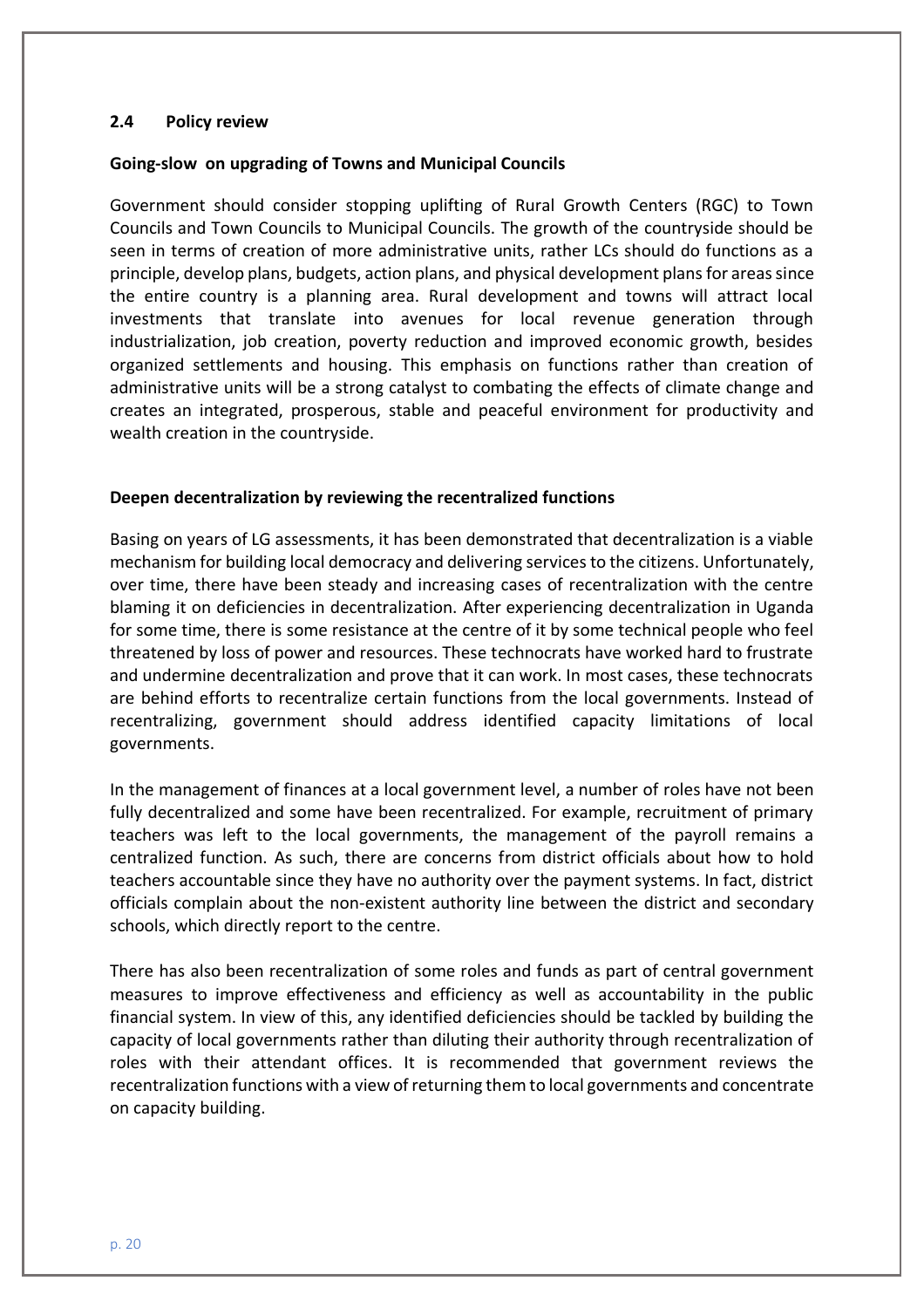## **2.5 Transparence and accountability measures**

## **Mechanisms of accountability**

Democratic local governance requires accountability in a number of directions:

- Horizontally- of the executive to the elected representatives
	- Downwards- of the elected representatives to the citizens
	- Upwards- of local governments to central government, particularly for the use of funds.

Periodic elections are not sufficient, especially where information is lacking. Using the principal-agent analysis, the principals (citizens) must be able to hold their agents (the elected representatives) to account for what has been done, and the elected representatives (principals) have to hold the executive/paid officials (agents) to account. All this requires information and transparency, since the typical problem in the principal agent relationship is asymmetry in access to information.

The following will be important strengthen in achieving local accountability:

- Mechanisms for reporting by the executive to the elected council;
- Publication of information about local government performance to citizens, in an understandable form;
- Preparation, approval and publication of budgets, showing the proposed use of resources;
- Preparation, approval and publication of accounts in a timely manner, showing the actual use of money;
- Auditing of accounts and publication of auditors' reports. ( taking action of recommendations of the AG's report)

# **Facilitation of Councilors to Monitor Service Delivery**

One of the important pillars of the effective local governance is the premise of monitoring the performance of local government councils and providing information about their performance to the electorate. The expectation is that citizens should demand for accountability from their local elected officials. LGs are still bedeviled with poor monitoring of service delivery by elected leaders. Districts often lack funds to facilitate monitoring and supervision necessary for prevention of shoddy work and leakage of funds. Supervision and monitoring the performance of duty bearers by elected leaders is essential to improved service delivery. Unfortunately, there is inadequate local revenue to finance effective and sustained monitoring of service delivery units. Many elected leaders, especially councilors, have perennial complaints regarding the lack of adequate facilitation to carry out monitoring of local development and service delivery. Thus, to effectively monitor activities al LLG levels, councilors should receive adequate resources in order for them to meet their unique responsibilities as enshrined in the Local Government Act.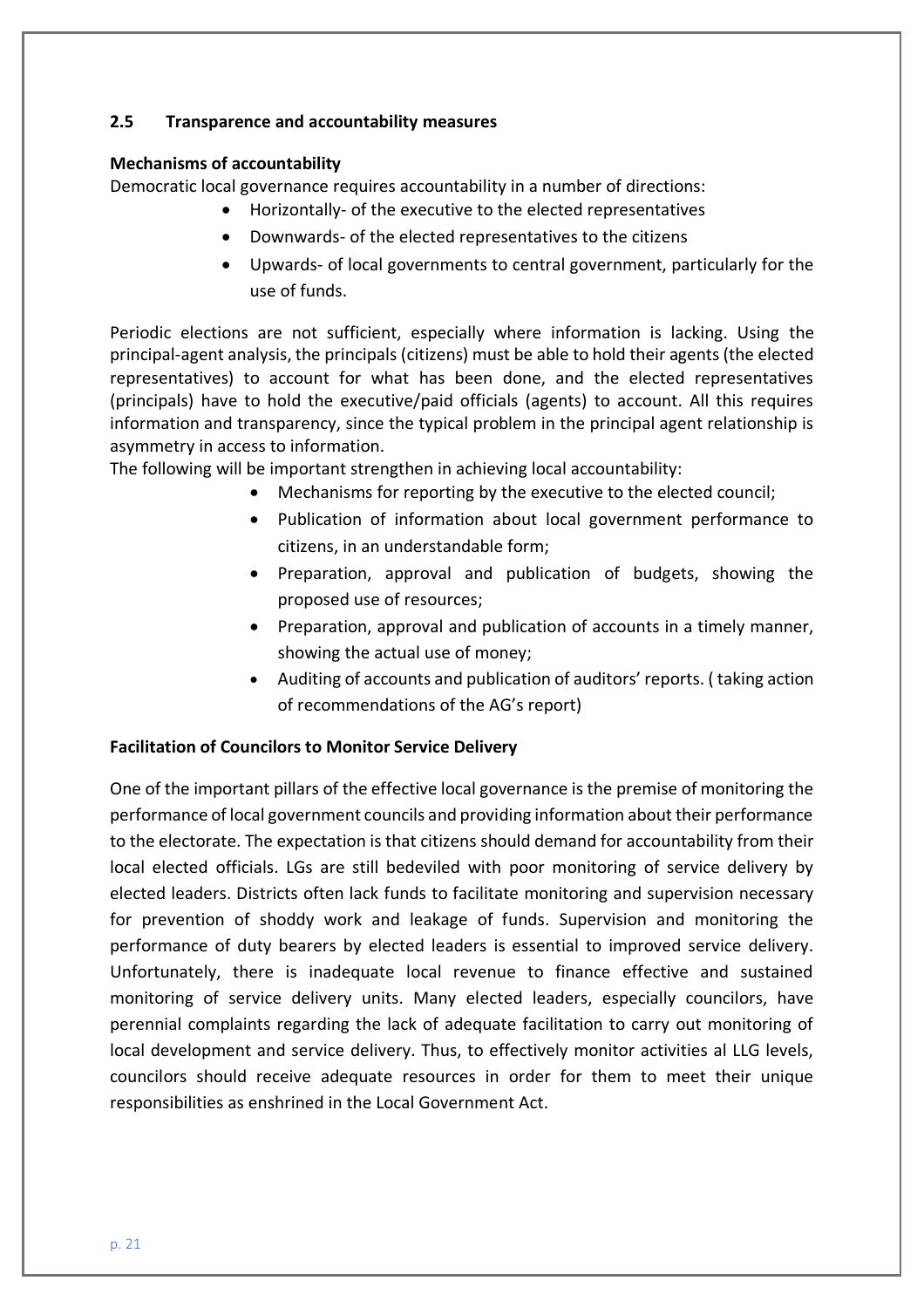## **Strengthening Performance Auditing**

Government has to do proper auditing. Auditing needs to be concerned not just with probity, but also with performance in the use of public funds: whether resources were used effectively to achieve agreed objectives and efficiently (making the best use of resources). Three key performance areas commonly known as the 'three Es', for its analyses include:

- **Economy**: minimizing the costs of inputs (for a given outputs)
- **Effectiveness**: maximizing outcomes (for a given input)
- **Efficiency**: the appropriate mix of inputs and outputs (or outcomes)

The auditors play a number of roles in relation to performance audit and support to NALAs should work with auditors on:

- Conducting national studies on best practice
- Publishing papers on management performance
- Collating national data on best value performance indicators
- Verifying performance indicators at the local level
- Auditing the best value performance plans of local governments
- Checking the adequacy of local governments' management arrangements for delivery of economy, efficiency, effectiveness and checking whether best practice recommendations are being followed.

# **Audit and Inspection to be Strengthened**

Audit and inspection offer complementary roles in improving service delivery by local governments. Traditionally in Uganda, inspectors of government services were concerned with professional standards (e.g. in hospitals, prisons and schools). Auditors were concerned with costs and with financial regularity and probity. There has been a shift; both are concerned with costs and with financial regularity and probity. Increasingly, both are concerned with issues of performance and appropriate management structures. Thus there is a possibility of overlap. In local government, the potential for undesirable overlap is limited by the fact that the Auditor General is also responsible for inspecting most services: important expectations are schools, hospitals and other services.

# **Strengthen systems of civic engagement**

It is recommended that government invests in creating civic awareness of citizens in order to hold elected leaders and the technical staff accountable. Although Uganda has over 20 years of experience of various forms of decentralization as espoused in local governance, the extent of public participation both in local planning and in holding local politicians to account remains inconsistent. To strengthen accountability at the local governance level, it is necessary to have a civically competent citizenry equipped with the knowledge and tools of civic engagement. Moreover, local government officials need to have the resources needed to engage with their constituents.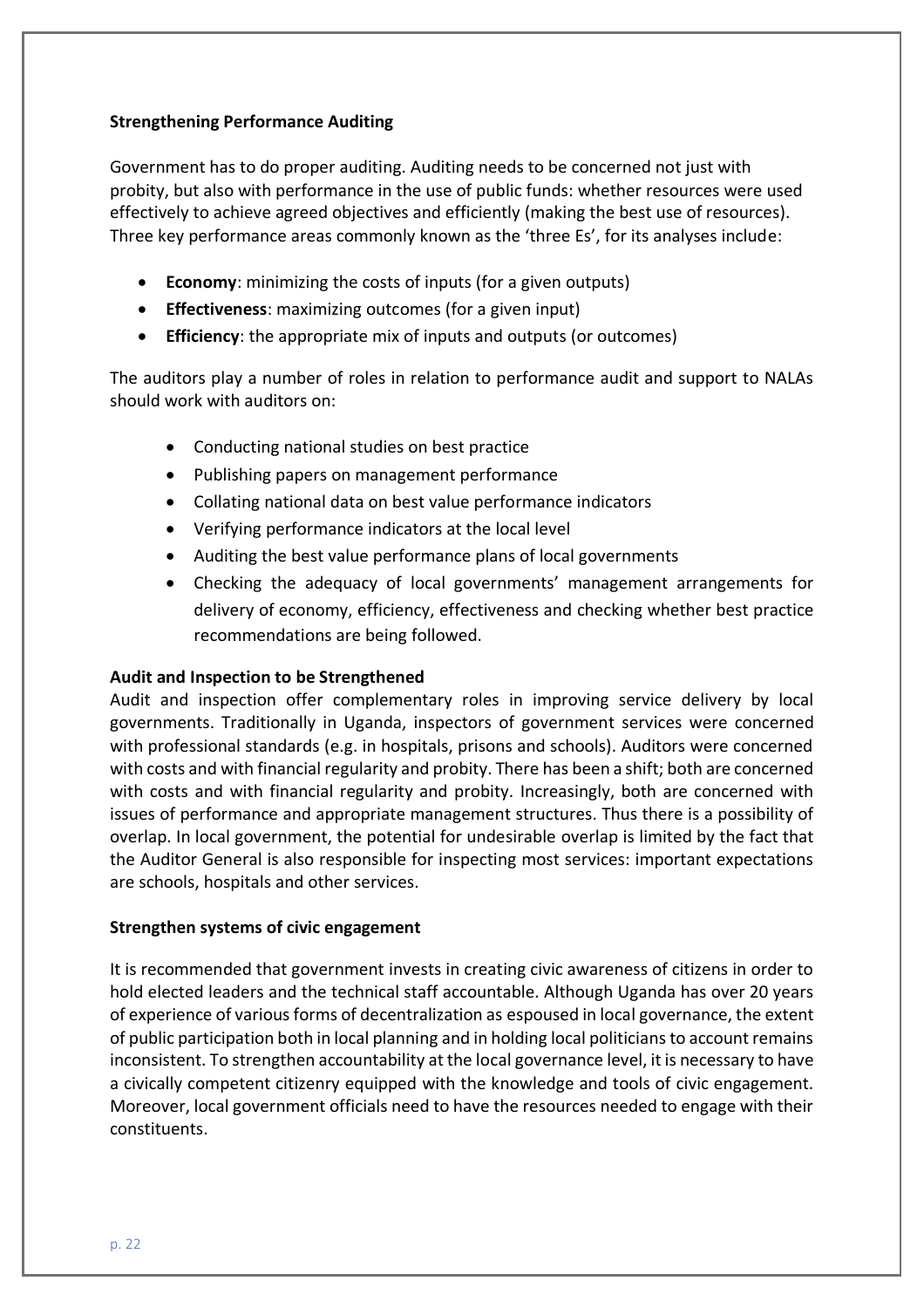# **2.6 Strengthening Citizen Participation and Local Government Accountability Limitations of local governments**

The traditional view of local government is that citizens elect councilors who make decisions about local services and levy local taxes to pay for those services. The only role for citizens is to vote in elections in every five years and pay their local taxes. This view of local governments is being increasingly challenged. Citizens expect to have a greater say in the running of services that affect them. They are dissatisfied by the lack of accountability of those they have elected for the taxes they have levied and other resources they have used. And in many countries they are concerned about the level of corruption in local governments.

Elections are, of course, a key mechanism of accountability for local government. But elections are very basic instrument of choice. Manifestos, if they offer anything at all clearly, offer a package of generalized policies. Elections are often fought on the basis of personalities or ethnic identities. Electoral practices are often not inclusive (first-past-the-post elections tend to marginalize women and minority groups as well as the poor) and open to abuse. Once elected, councilors may make decisions behind closed doors, without any opportunities for participation by others or accountability to citizens until the next election. Local level political processes are often dominated by local elites, who may be able to rely on patronage networks to ensure their re-election. And there is little information available on which to judge the performance of those who have been elected.

Thus, the range of choice is highly constrained, occurs only infrequently (typically, once every five years) and with little information available. Consequently, for decisions on more specific issues, other mechanisms of participation are needed. There is also the need for the development of programmatic political parties, with clear policies and manifestos, as well as for more inclusive political processes at local level.

# **Participatory mechanisms**

Because of the limitations of representative democracy, more direct participation of citizens is needed. This particularly is the case when dealing with detailed issues-proposals for particular developments or the management of health centers, schools, which cannot be handled through the broad manifestos of political parties at infrequent elections. These participatory mechanisms can be explored more:

• Public meetings/ barazas, consultation exercise, opinion surveys, formal grievance procedure, Ombudsman and appeals procedures, as well as participatory budgeting (PB).

These may be augmented with;

# **Strengthening the role of civil society**

Democratic governance depends on the active participation of civil society, which includes;

- CBOs (Community Based Organizations) or GROs (grassroots organizations);
	- NGOs (national, local and international);
- Private businesses and business organizations (e.g. Manufacturers Association and National Chamber of Commerce);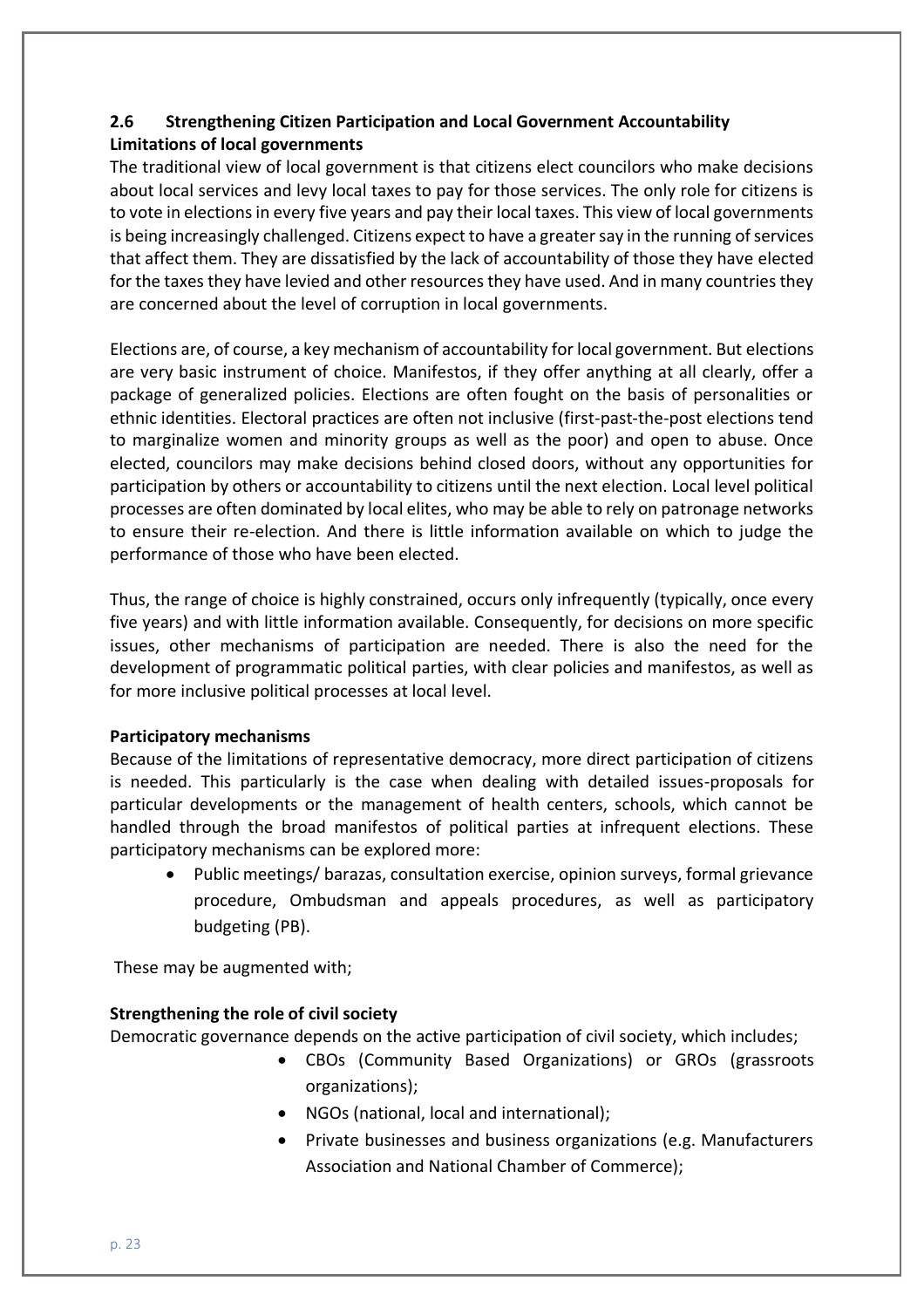- Trade unions (although these often represent only those in formal employment) and trade associations of the informal sector;
- Religious organizations/Faith Based Organisations (FBOs);
- Traditional/cultural leaders (Kings, chiefs, elders, etc.);
- The media local and national press and other media, as well as local radio, which is important in this country.

Local democracy needs to be open to and responsive to civil society, and civil society can be a way of holding local government to account.

# **Institutional Strengthening - Develop Capacity of LGs and their NALAs**

Local governments lack capacity to develop demand-side capabilities in project preparation and development to engage in financial innovations to be able to build durable municipal markets. Yet the seeds sowed for market creation can grow only if both demand-and supplyside factors are developed in tandem, so that the debt funds mobilized are deployed promptly in productive projects.

The NALAs are facing challenges in building capacity of their members to promote and develop resilience as an incentive for stability in the fragile regions of Northern Uganda and Karamoja region. Majority of interventions are supply driven by central government and development partners. The LGs have not developed capacity and incentives for delivering effective and sustainable services in the livelihoods sector, food production, nutrition, environment and climate change.

Inadequacy in the fiscal transfer system, NALAs have raised a number of concerns on fiscal transfer system. Let us look at adequacy, elasticity and stability as critical; the total level of resources transferred to local governments needs for years has not been matching the responsibilities assigned, and this affects the vertical balance. Transfer amounts has been adjusted annually to reflect inflation and demographic changes to ensure real per capita resources are maintained; where the economy is growing, transfers have not also reflected the real growth.

Deepening understanding of fiscal management in LAs is crucial to successful implementation of delegated functions. Over the years, Government of Uganda has introduced a number of reforms and innovations to strengthen fiscal discipline and achieve macro-economic stability key among these are the fiscal rules and responsibility laws; fiscal risk management; medium term fiscal frameworks; and changes to coverage and timing of fiscal reporting. The technical staff understands these reforms but central government and development partners have not done enough to support the elected officials to understand these fiscal reforms. They are just passengers in a fiscal reform bus.

Funding the NALAs has not featured as essential for the sustainable development and growth of LGs in Uganda. Yet the national associations experience declining revenues from members and general financial stress. The purpose and mandate of NALAs notwithstanding, there needs to be regular fund for secretariats of these national associations so that their capacities are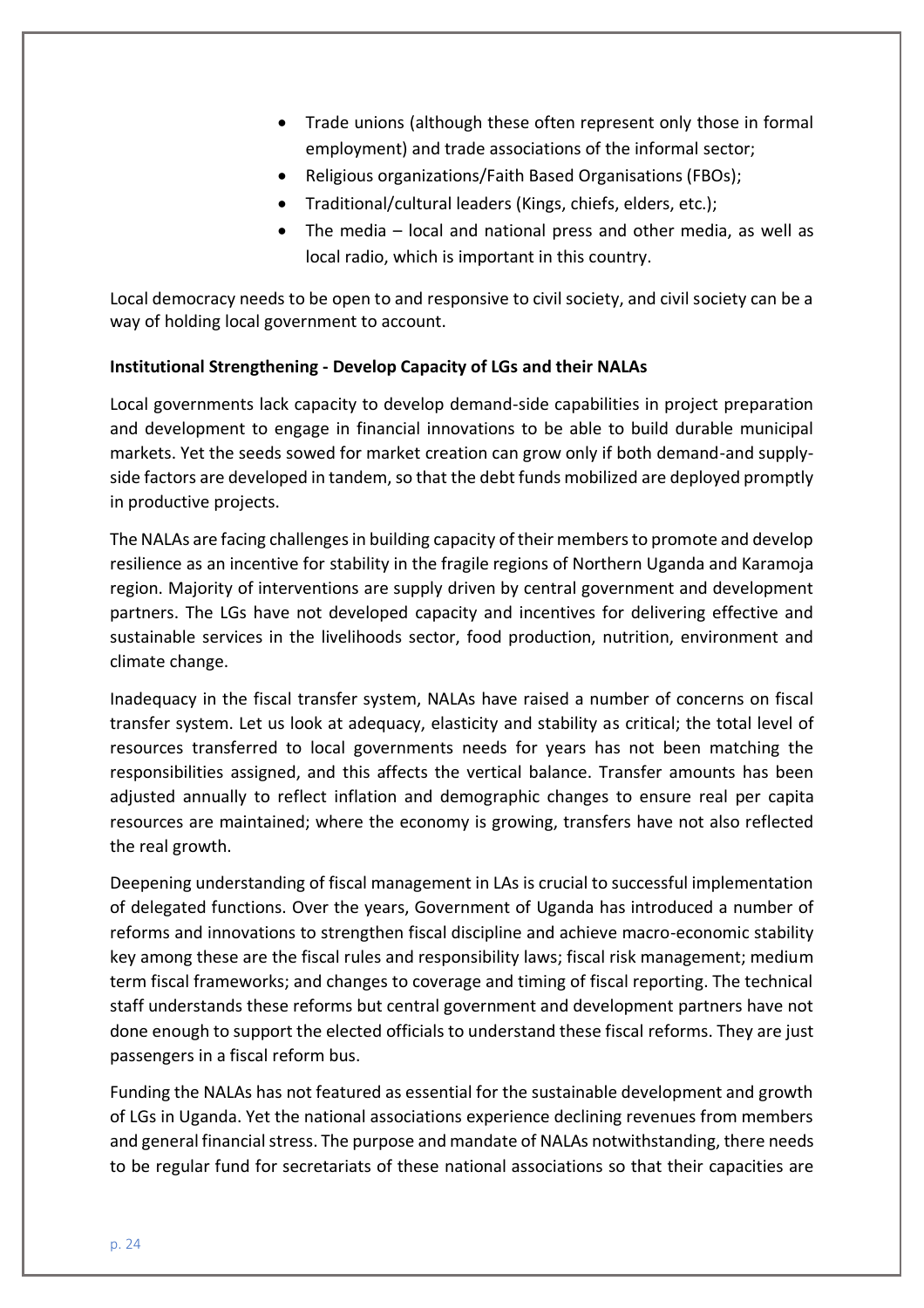built which later can be used to develop capacities of LGs in a cascading manner. But funding should not be coming from central government rather it should come from development partners

- Environment and climate change
- Earning from political office other than facilitation for oversight function.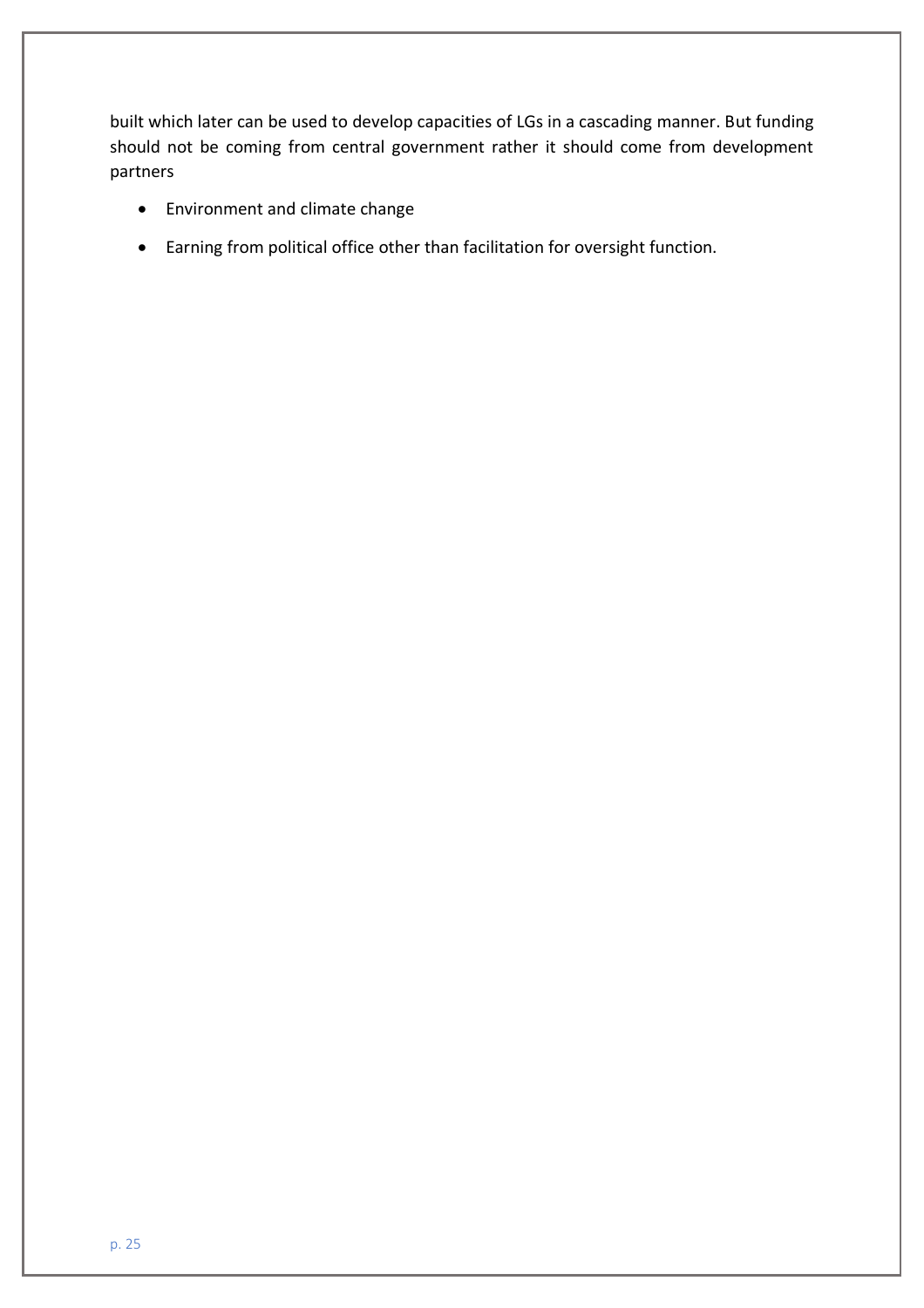# **PART III**

# **3.1 Organizing a meaningful and competent voice of Local Authorities: The critical political and institutional role of (name of the national association of local authorities)**

The NALAs (ULGA & UAAU) should play the following role:

- 1. Support the members (LGs) in appreciation, understanding and use of the new LG planning guidelines that have been developed during the formulation of NDP III. To ensure that LG DPs and budgets are in line with the SDGs and NDP targets. Resources allowing, ULGA should design a peer review mechanism among its members to review the respective DPs and assess their compliance to the planning guidelines.
- 2. Advocate on behalf of the LGs for the central government (CG) to address the key issues highlighted above that affected the rating of the CoC for LGs. This could be achieved by preparing and presenting an issues paper/brief on the CoC
- 3. The role of ULGA should be to engage in raising awareness of their members on SDGs and help the members localize SDGs and reflection of SDG targets in their development plans. LGs should be supported to develop the SDG data book detailing the status of LGs in achieving SDG targets.
- 4. Facilitate down ward accountability through networking with OPM to organize effective community accountability platforms in which the leaders provide social accountability to their electorates.
- 5. As the Country is preparing for the next round of LC elections, ULGA should embark on the process of working with MoLG to update the existing Standard Rules of Procedure and support the upcoming LCs to adopt and customize them to their local needs.
- 6. Experience has shown that the turnover of LC leaders is very high over 70%, thus ULGA should work with MoLG to induct LCs as soon as they assume office to ensure that the resolutions made by the Councils are lawful.
- 7. Relatedly when the new leaders (LC V) assume office, they should be supported on how to strengthen their leadership skills. They should be helped to formulate their immediate actions point that are achievable within the 1st 100 days as a social contract with their electorates. These commitments should be disseminated to the communities through the barazas and inform the State of the LG address.
- 8. Lobbying for increased wage allocations to LGs to enable them fill the vacant positions;
- 9. Supporting LGs with legal mechanisms that allow for filling vacant posts for example through secondments from ministries, accelerated promotions among other mechanisms;
- 10. Lobbying for relaxing in conditions for some positions, for example many positions have remained vacant in majority of LGs for years because candidates cannot be gotten for instance the position of the District Engineer that requires a registered engineer, the registered engineers in the country as quite few and already well placed to work in LG. Other positions include the District Natural Resources Officers that requires someone who has served at a Principle level for years yet this position doesn't exist in the LG civil service.
- 11. Lobbying for joint recruitment of some key staff positions where the LGs have continuously failed to attract candidates. In the past this method was used to fill the position of the procurement officers and it was effective.
- 12. Using the available literature lobby for increment in the contribution of LG budget on the national budget,
- 13. Lobby for reduced direct implementation of projects by CG agencies at LG level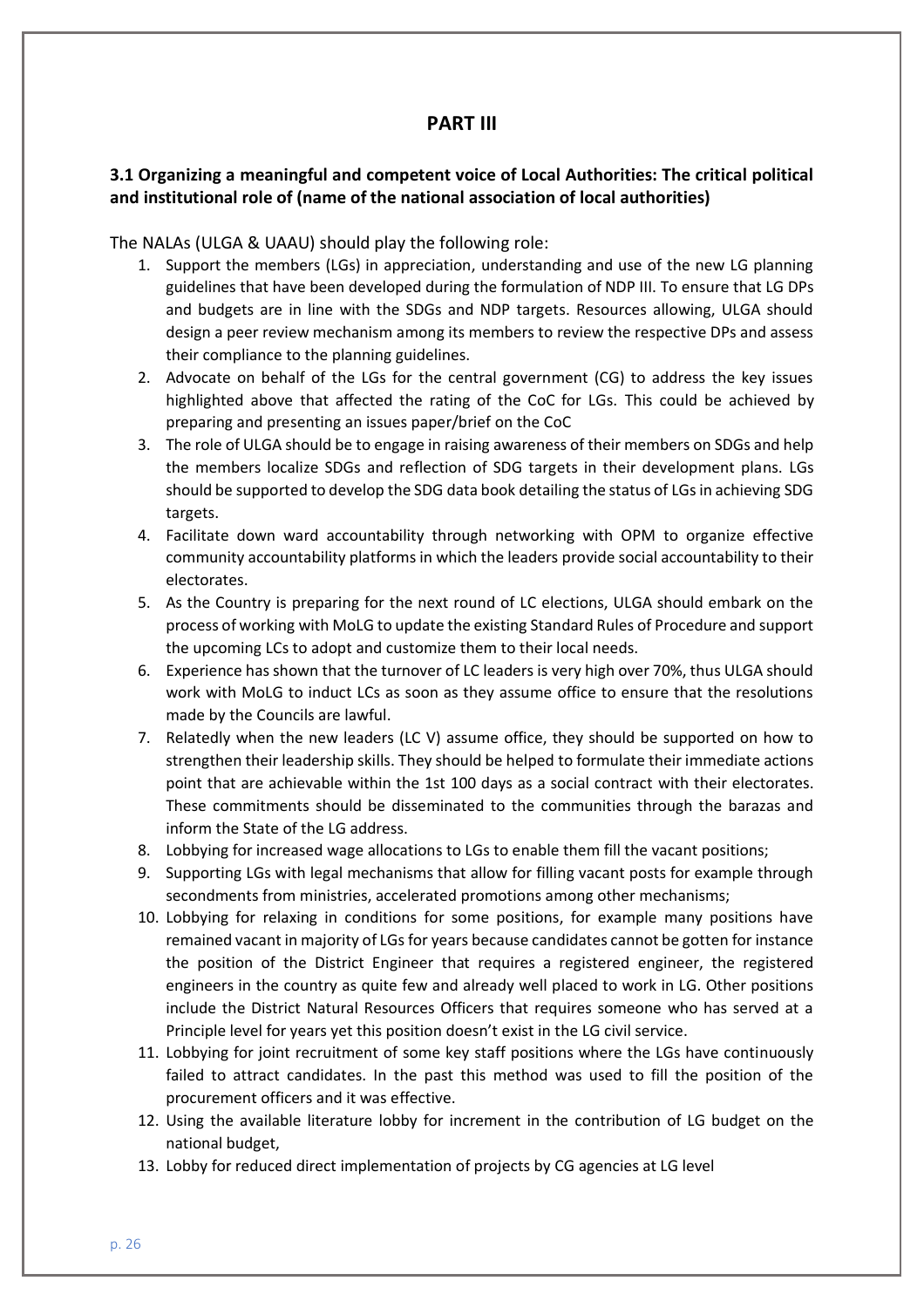- 14. Reinvigorate the Uganda LGs negotiating and advocacy team to ensure that the negotiations are made timely and resolutions implemented.
- 15. Supporting LG to develop and implement Local Revenue enhancement plans
- 16. Advocate against counterproductive political pronouncements
- 17. Output 3.3 of DINU project document elaborates actions intended to strengthen the capacity of association of LGs through structured partnerships with relevant MDAs. Under this output specific activities are highlighted (From activity 3.3.1 to 3.3.3). These actions provide useful and clear guidance for future ULGA interventions under the 11th EDF and inform the post EUACP Cotonou Agenda.

#### **3.2 Capacity Building**

NALAs requires advocacy and organizational capacities as well as professional capacities and skills in the following fields: Leadership capacity; Management capacity; Technical capacity:

**Leadership capacity**: The leadership capacity requirements spectrum includes formulation and propagation of an authentic political vision and mission, based on the knowledge, expertise and close relationship to members; cooperation with and relation to relevant stakeholders, including national policy-makers CSOs, the private sector, development partners, etc.; inspiration and motivation of relevant stakeholders; development of a strong reputation as a reliable and knowledgeable partner. In accordance to the Local Government capacity building policy that is spearheaded by the Ministry of Government, Local leaders in Uganda are often inducted on their roles shortly after taking over of office. The often two-day training is, however, not sufficient to effectively cover the required knowledge and skills spectrum. It is also often more focused on the roles and responsibilities of local leaders and, therefore, places more attention on the part of leadership skills. Leadership capacity is particularly important for the leaders that take on extra duties to leader their colleagues at the national association level. In order to effectively play their roles, local leaders elected at the NALA level require advocacy and organizational capacities, since a significant part of their work entails lobbying, advocacy and institutional strengthening of the association. Therefore, the National Associations, should not only focus on training of councilors at the local government level, but also their own political leadership structures.

**Management capacity**: It entails support to the NALAs governing structures; managing and enhancing NALAs staff; developing NALAs standard of operations. In order to meet their obligations and mandate as the overarching voice for their members, NALAs require to have sufficient management capacity. They need to have in place not only governance structures and staff to advise and implement their decisions and aspirations, but also the facilitating requirements in the form of tools, equipment and documentation. Well as ULGA recently restructured its staff structure, it also requires more office equipment and means of transport. It is also noted that some of its critical positions in the staff structure are either vacant or not competently staffed partly arising a high staff attrition level. The rather high staff turn-over can probably be owed to consistent shortfalls on the part of the associations unfavourable resource base. On the other hand, well as UAAU has an elaborate governance structure, it is critically understaffed and its structure needs to be revisited in order to be re-aligned to the growing and changing needs of its constituents. Its resource and thus operational base is equally insufficient not only in terms of finances but also standard operational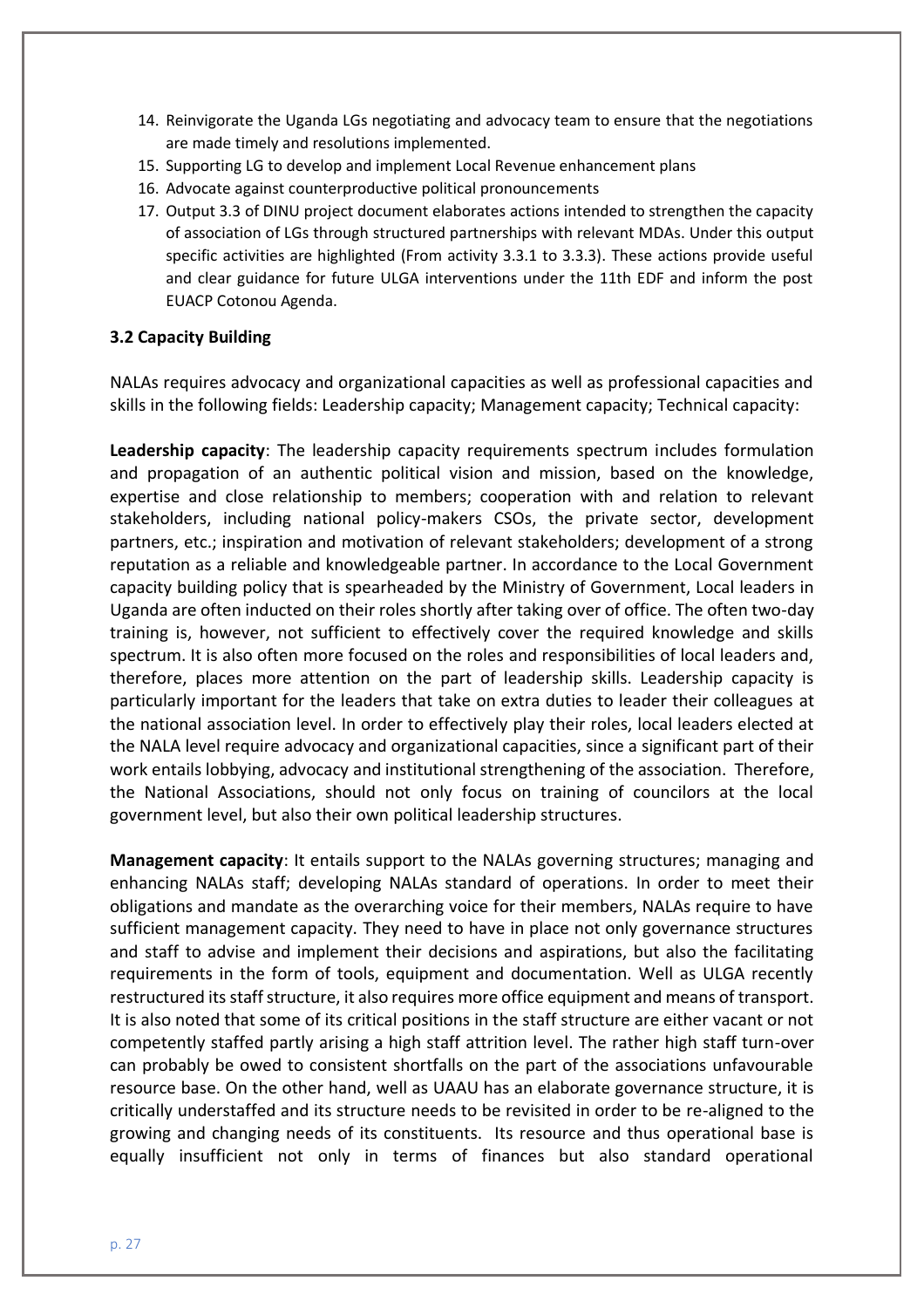documentation. The need for strengthening the management capacity of both associations is therefore evident and critical.

**Technical capacity**: This entails training of NALAs staff on Policy and political frameworks (understand how the policy system works and how policies are developed); understanding Policy cycles (know the relevant policy cycles on local and national level in order to understand when advocacy activities need to be organized to create impact); Strategic partnerships: be aware of the relevant stakeholders in the field and know their role and position; know which stakeholders might support (allies) or oppose (enemies); motivate, inspire and stimulate potential allies to support specific advocacy activities. It is therefore very necessary for the NALAs to not only acquire technical capacity but also maintain through training and continuous mechanisms that promote staff motivation and, thus organizational morale. The recruitment and staff development policies and practices of the NALAs should, therefore, not only focus on the 'quality at the gate' principle but also emphasize motivation schemes. As is the case with the first two form of capacity needs, however, the resource envelops of both ULGA and UAAU must be significantly enhanced. Since the early 2010s, ULGA has attempted to address the two casual-effect challenges of technical capacity and financial sustainability by putting in place a charge per service consultancy arm, the Local Government Consultancy Bureau. Its success has however continued to be hampered by policy challenges and the dependence syndrome of its members. Considering their roles, responsibilities and aspirations, it is practically difficult and not feasible for the associations to recruit and maintain a staff model that is significantly responsive to their broad mandate. The gaps could, however, be ably addressed by adopting the practice of out-sourcing as need arises. The other option internal resourcing from within the staff of their members, would be rather expensive because of travel costs and unreliable because of extra load and conflict in the chain of command between the NALA and parent employer.

#### **Conclusion**

Meaningful involvement of LAs in development and cooperation policy requires input and action from two sides. That is the policy and decision-makers at national level and development partners on the one hand; and LAs and their representative national associations on the other hand. LAs and NALAs should therefore be ready and able to fulfil a proactive and leading role in this process. Different aspects are key when it comes to the development of meaningful LAs involvement.

In order to effectively lead their members through the engagement process, NALAs must be well equipped in terms of leadership, technical and managerial capacity. Both UAAU and ULGA have shortfalls in meeting the outlined capacities, though not in equal terms. Elevating their capacity does however require proper planning and mobilisation of human and financial resources. Nonetheless, it is possible and important for the capacity enhancement undertaking to start within the framework of existing structures and resource envelop. Such re-organization will be critical is setting stage for the mobilisation of external support.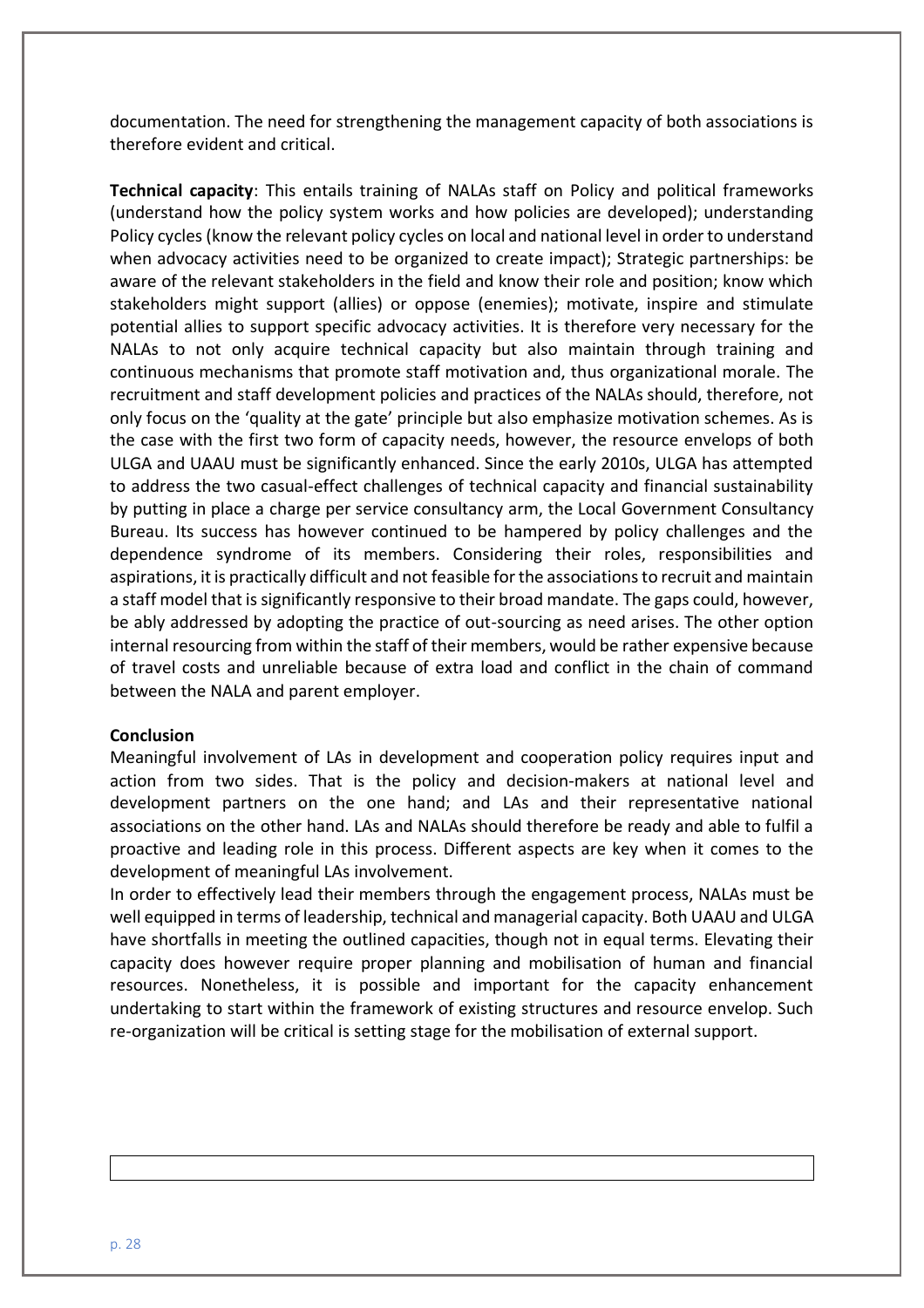# **Annexures**

#### **UGANDA LOCAL GOVERNMENT ASSOCIATION'S SWOT ANALYSIS**

#### **Strength**

• Large constituency 134 districts LGs and over 800 LLGs in Uganda2, represented by all District Chairpersons, District Speakers Chief Administrative Officers and Sub County Chairpersons, which guarantees inclusiveness of the voice of local governments in the national policy and development agenda

• Existence of an elaborate structure formed by different committees supported by a strong secretariat, which allows for participation in decision making through definite electoral and appointment processes

• Existence and functional for over 22 years starting as Uganda Local Authorities Association (ULAA) and ULGA in 2004, and facilitated with well laid down operational policies, which provides the required leverage in terms of experience and acceptance as active partner in the Lg development agenda at National, regional and International levels as the representative voice of Local Governments

• Developed a brand supported by key investments assets like its own ULGA House that accommodates the Secretariat, which is equally fairly equipped/tooled to deliver on the Association's mandate

• Availability of funding from EU/UNCDF and other partners

#### **Weakness**

• Funding uncertainties due to fluctuation of membership subscriptions and development partner support. E.g. Contributions (in form of subscriptions) from members is continuously declining (standing at only 14.7% realization3) leading to dependence on mainly donors/development partners. This funding is not sustainable in the long run and affects the association activities that may not be in line with the funding agency priorities. • Weak mechanisms for effective membership mobilization and active involvement in

ULGA programs. The operationalization of the Regional outreach administrative structures faces limitations resulting from inadequate staff and budget to invest in relevant interventions.

• ULGA continues to struggle with the effective implementation of its Communication strategy which limits its proper visibility especially at the local levels.

• 50% of the 21 staff provided in the structure are present, presenting challenges for effective service delivery.

• There is need for ULGA to put in place human resources development planning mechanism and integrate skills acquired in training into the work environment. ULGA also needs to support implementation of DINU programme- this has helped bridge the funding gap partnerships with Civil Society entities like ACODE, NGO Forum and Action Aid Uganda. embrace an internal assessment system that rewards people and helps to keep them in the organisation with opportunities for on-going learning, career development, and advancement.

#### **Opportunities**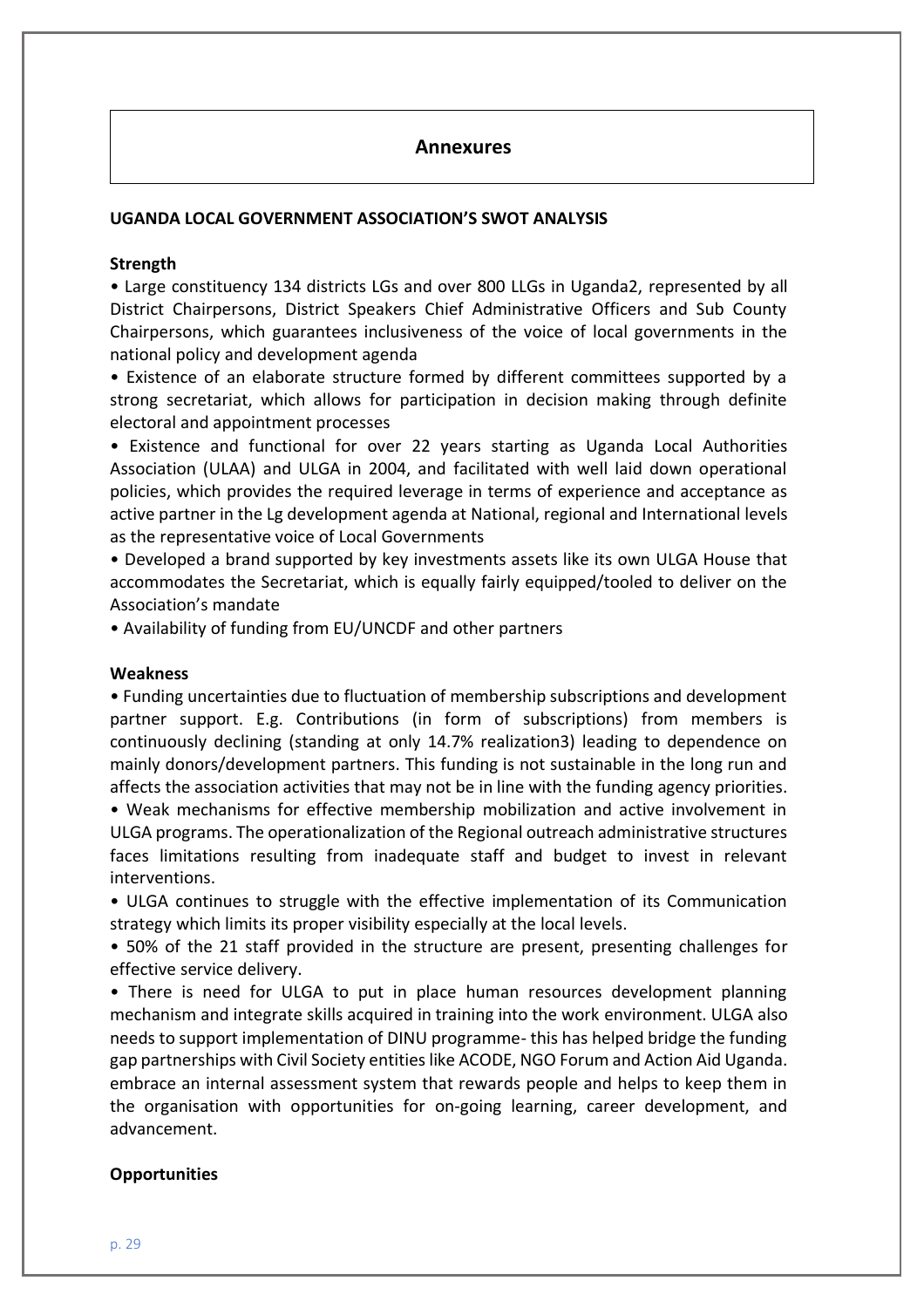• Formulation of the Local Government Sector provides an avenue in which issues affecting LGs (member of ULGA) can present, discuss and resolve issues affecting the sector.

• Support and committed partnership of the Ministry of Local Government, which has now made provision for a Subvention to ULGA.

• Interest from many development agencies that are willing to work with LGs through their Association e.g. Democratic Governance Facility, and VNG International IDEAL Programme, which are in the pipeline for implementation within the calendar year 2020.

• Opportunity to position itself as a co-ordination platform for non-state actors' interventions in the Local Government space to ensure efficient utilization of resources for the maximum benefit by and for all its member Local Governments

• Existence of the LG Consultancy group, would help to not only help generate income for the association but also help reduce on the costs of procuring consultancy services. This consulting group needs to be funded and reactivated

• Redefinition of its agenda and strategy with the evolution of the Cities and Urban Development agenda

• Global and Regional Policy frameworks that profile Local Governments as the center for development co-operation and effective service delivery

#### **Threats**

• Recentralization

• The emerging phenomenon of the City that holds implications on future of ULGA's membership – cities result in the continued redefinition of and dwarfing of the District

• Staff turn over

• Existence/ Emergence of splinter groupings and entities that disunite the voice of Local Governments i.e. ULGA, UAAU, District Speakers, ALGAOU, and now Sub County Chairpersons

• Competition from Civil Society and Non-State Actors that fill the vacuum otherwise not filled by ULGA and yet rightly falls under ULGA's mandate e.g. ACODE a research and think tank has leveraged from the ULGA partnership to cross into the advocacy capacity building for local Government space, and so has CSBAG.